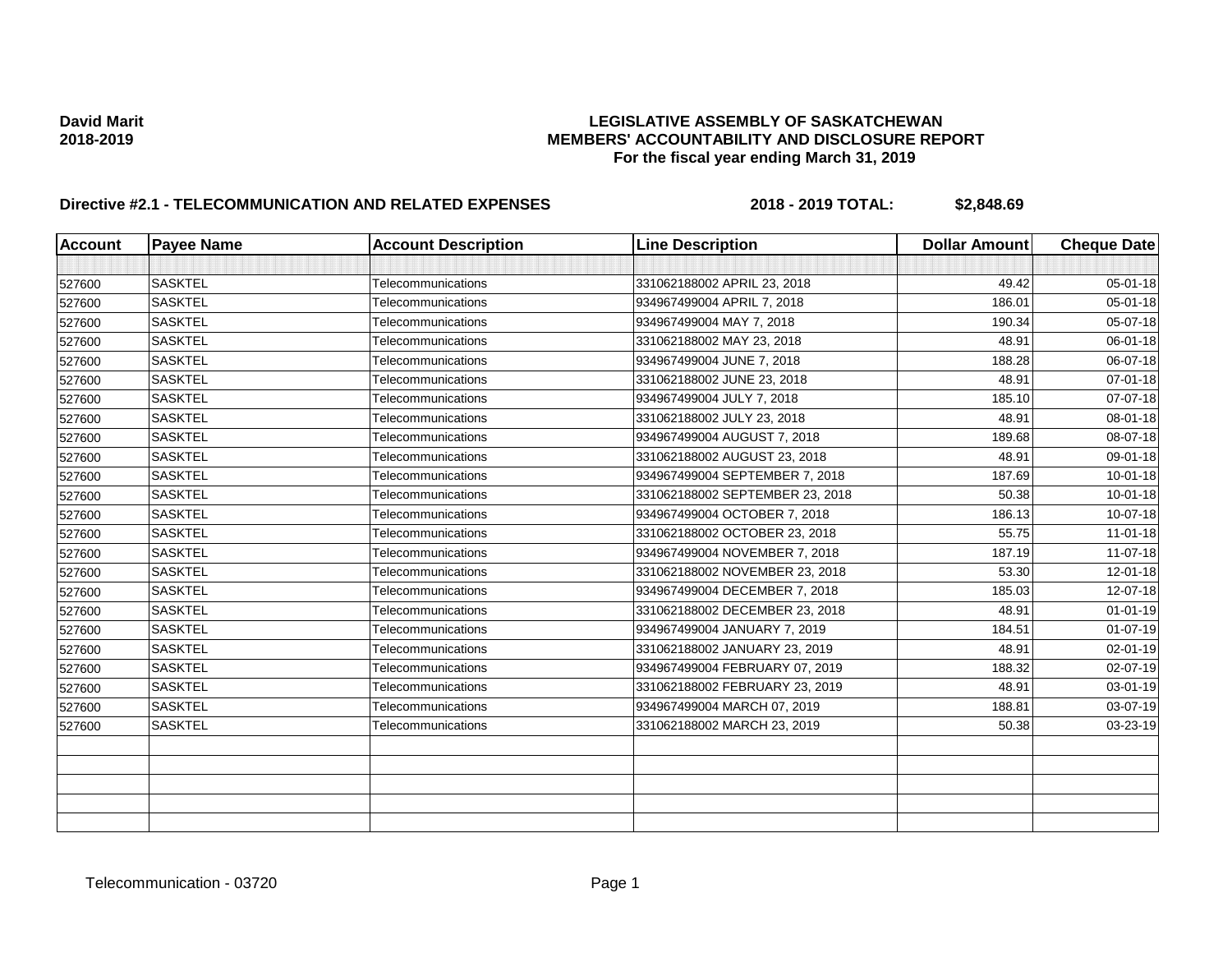| <b>Account</b> | Payee Name | <b>Account Description</b> | <b>Line Description</b> | <b>Dollar Amount</b> | <b>Cheque Date</b> |
|----------------|------------|----------------------------|-------------------------|----------------------|--------------------|
|                |            |                            |                         |                      |                    |
|                |            |                            |                         |                      |                    |
|                |            |                            |                         |                      |                    |
|                |            |                            |                         |                      |                    |
|                |            |                            |                         |                      |                    |
|                |            |                            |                         |                      |                    |
|                |            |                            |                         |                      |                    |
|                |            |                            |                         |                      |                    |
|                |            |                            |                         |                      |                    |
|                |            |                            |                         |                      |                    |
|                |            |                            |                         |                      |                    |
|                |            |                            |                         |                      |                    |
|                |            |                            |                         |                      |                    |
|                |            |                            |                         |                      |                    |
|                |            |                            |                         |                      |                    |
|                |            |                            |                         |                      |                    |
|                |            |                            |                         |                      |                    |
|                |            |                            |                         |                      |                    |
|                |            |                            |                         |                      |                    |
|                |            |                            |                         |                      |                    |
|                |            |                            |                         |                      |                    |
|                |            |                            |                         |                      |                    |
|                |            |                            |                         |                      |                    |
|                |            |                            |                         |                      |                    |
|                |            |                            |                         |                      |                    |
|                |            |                            |                         |                      |                    |
|                |            |                            |                         |                      |                    |
|                |            |                            |                         |                      |                    |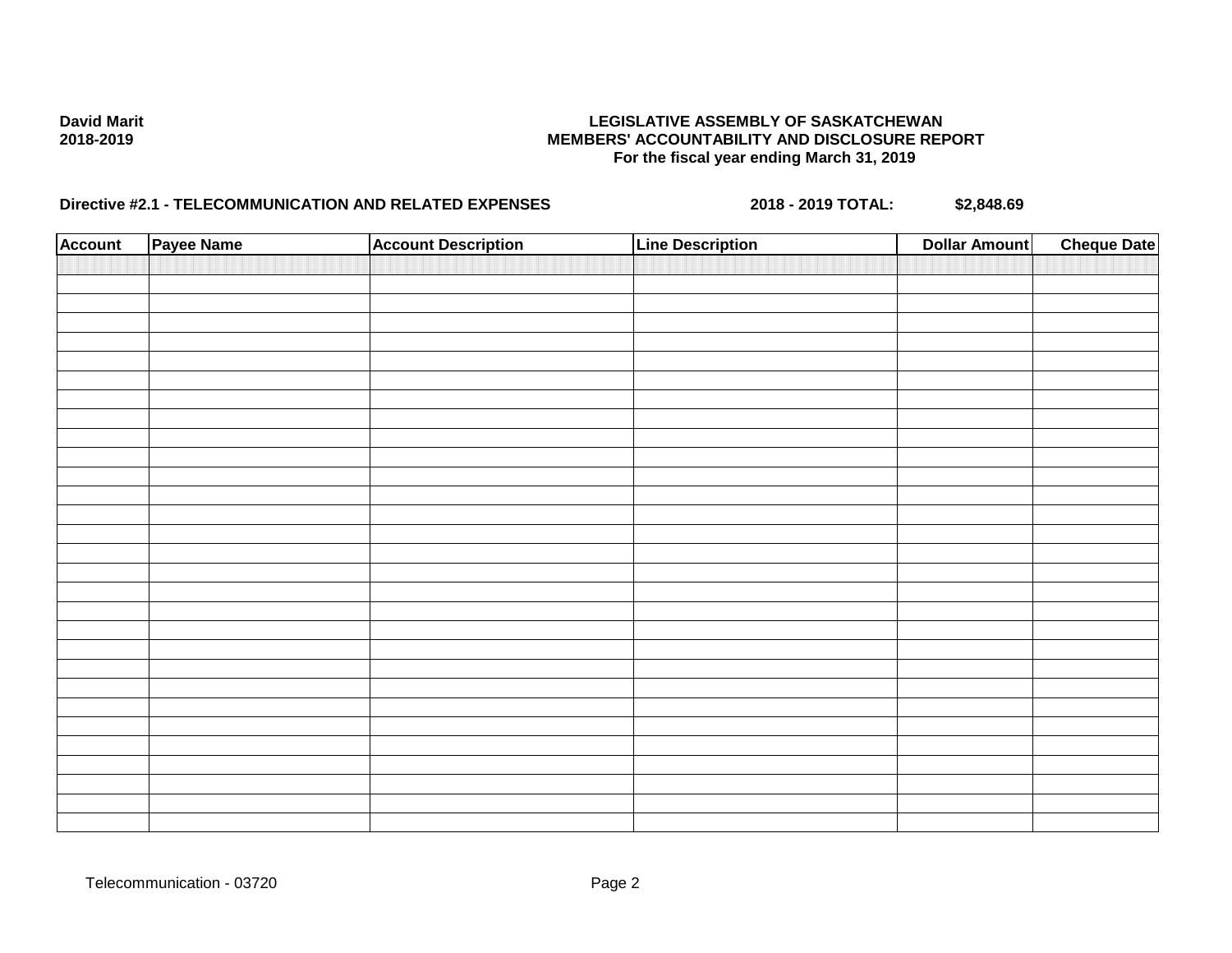| <b>Account</b> | Payee Name | <b>Account Description</b> | <b>Line Description</b> | <b>Dollar Amount</b> | <b>Cheque Date</b> |
|----------------|------------|----------------------------|-------------------------|----------------------|--------------------|
|                |            |                            |                         |                      |                    |
|                |            |                            |                         |                      |                    |
|                |            |                            |                         |                      |                    |
|                |            |                            |                         |                      |                    |
|                |            |                            |                         |                      |                    |
|                |            |                            |                         |                      |                    |
|                |            |                            |                         |                      |                    |
|                |            |                            |                         |                      |                    |
|                |            |                            |                         |                      |                    |
|                |            |                            |                         |                      |                    |
|                |            |                            |                         |                      |                    |
|                |            |                            |                         |                      |                    |
|                |            |                            |                         |                      |                    |
|                |            |                            |                         |                      |                    |
|                |            |                            |                         |                      |                    |
|                |            |                            |                         |                      |                    |
|                |            |                            |                         |                      |                    |
|                |            |                            |                         |                      |                    |
|                |            |                            |                         |                      |                    |
|                |            |                            |                         |                      |                    |
|                |            |                            |                         |                      |                    |
|                |            |                            |                         |                      |                    |
|                |            |                            |                         |                      |                    |
|                |            |                            |                         |                      |                    |
|                |            |                            |                         |                      |                    |
|                |            |                            |                         |                      |                    |
|                |            |                            |                         |                      |                    |
|                |            |                            |                         |                      |                    |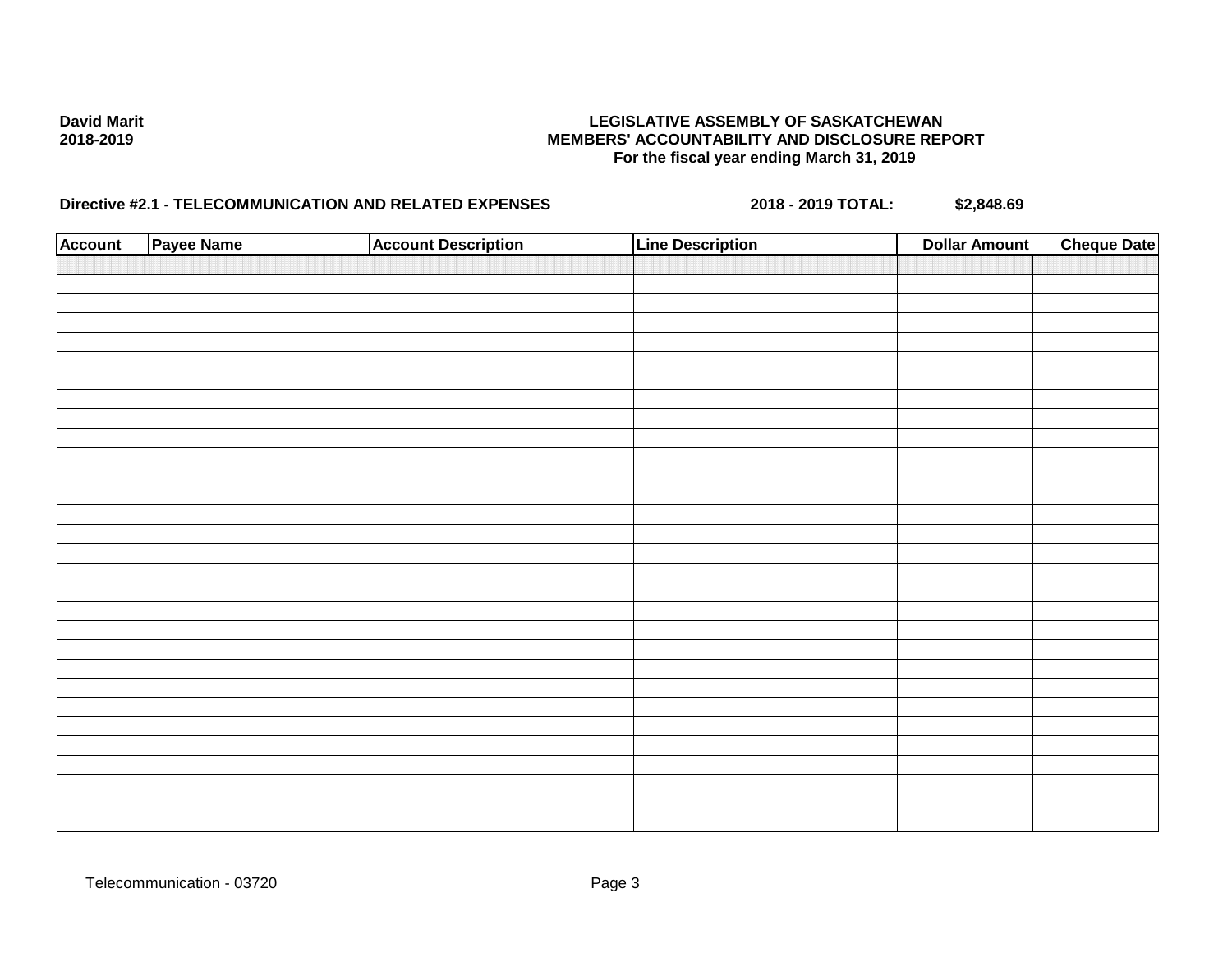| <b>Account</b> | Payee Name | <b>Account Description</b> | <b>Line Description</b> | <b>Dollar Amount</b> | <b>Cheque Date</b> |
|----------------|------------|----------------------------|-------------------------|----------------------|--------------------|
|                |            |                            |                         |                      |                    |
|                |            |                            |                         |                      |                    |
|                |            |                            |                         |                      |                    |
|                |            |                            |                         |                      |                    |
|                |            |                            |                         |                      |                    |
|                |            |                            |                         |                      |                    |
|                |            |                            |                         |                      |                    |
|                |            |                            |                         |                      |                    |
|                |            |                            |                         |                      |                    |
|                |            |                            |                         |                      |                    |
|                |            |                            |                         |                      |                    |
|                |            |                            |                         |                      |                    |
|                |            |                            |                         |                      |                    |
|                |            |                            |                         |                      |                    |
|                |            |                            |                         |                      |                    |
|                |            |                            |                         |                      |                    |
|                |            |                            |                         |                      |                    |
|                |            |                            |                         |                      |                    |
|                |            |                            |                         |                      |                    |
|                |            |                            |                         |                      |                    |
|                |            |                            |                         |                      |                    |
|                |            |                            |                         |                      |                    |
|                |            |                            |                         |                      |                    |
|                |            |                            |                         |                      |                    |
|                |            |                            |                         |                      |                    |
|                |            |                            |                         |                      |                    |
|                |            |                            |                         |                      |                    |
|                |            |                            |                         |                      |                    |
|                |            |                            |                         |                      |                    |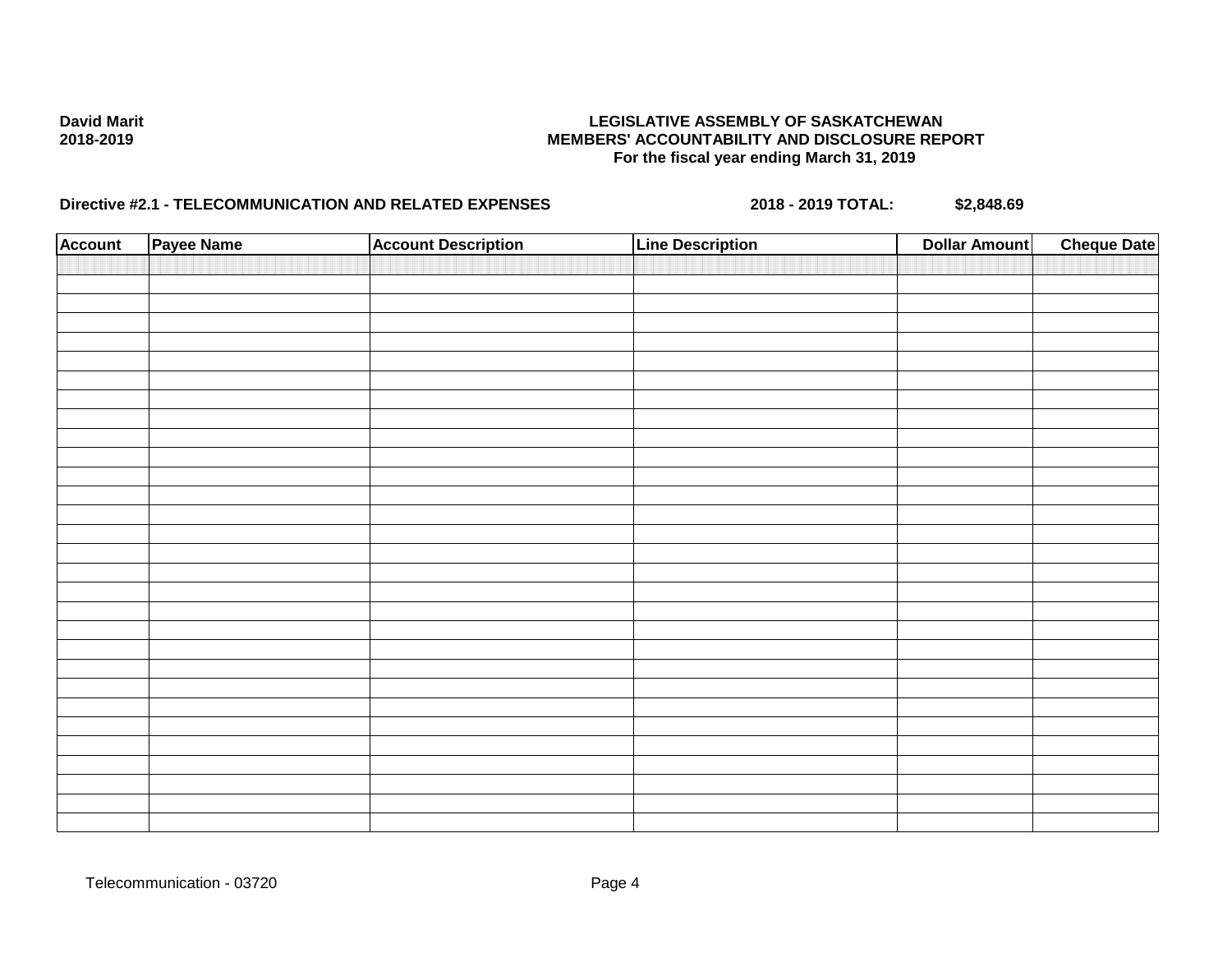| <b>Account</b> | <b>Payee Name</b> | <b>Account Description</b> | <b>Line Description</b> | Dollar Amount | <b>Cheque Date</b> |
|----------------|-------------------|----------------------------|-------------------------|---------------|--------------------|
|                |                   |                            |                         |               |                    |
|                |                   |                            |                         |               |                    |
|                |                   |                            |                         |               |                    |
|                |                   |                            |                         |               |                    |
|                |                   |                            |                         |               |                    |
|                |                   |                            |                         |               |                    |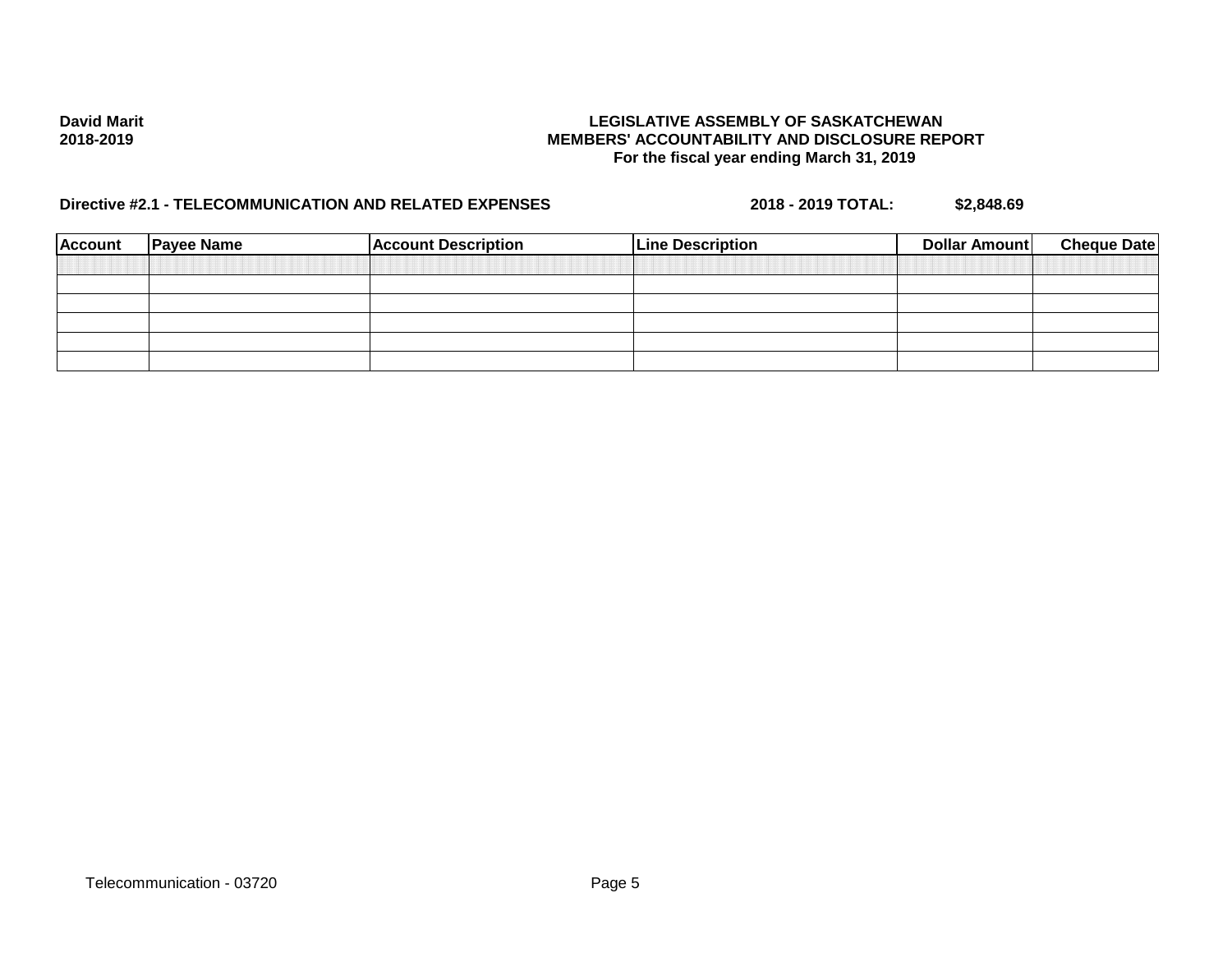## **LEGISLATIVE ASSEMBLY OF SASKATCHEWAN MEMBERS' ACCOUNTABILITY AND DISCLOSURE REPORT For the fiscal year ending March 31, 2019**

| <b>Account</b> | <b>Payee Name</b> | <b>Account Description</b>  | <b>Line Description</b>                            | <b>Dollar Amount</b> | <b>Cheque Date</b> |
|----------------|-------------------|-----------------------------|----------------------------------------------------|----------------------|--------------------|
|                |                   |                             |                                                    |                      |                    |
|                |                   |                             | APRIL 2018 MLA REGINA                              |                      |                    |
| 541900         | MARIT, DAVID O.   | <b>Elected Rep - Travel</b> | <b>ACCOMMODATIONS</b>                              | 1,500.00             | 04-18-18           |
|                |                   |                             | MAY 2018 MLA REGINA                                |                      |                    |
| 541900         | MARIT, DAVID O.   | <b>Elected Rep - Travel</b> | <b>ACCOMMODATIONS</b>                              | 1,550.00             | 06-04-18           |
|                |                   |                             | JUNE 2018 MLA REGINA                               |                      |                    |
| 541900         | MARIT, DAVID O.   | Elected Rep - Travel        | <b>ACCOMMODATIONS</b>                              | 1,500.00             | 06-26-18           |
|                |                   |                             | JULY 2018 MLA REGINA                               |                      |                    |
| 541900         | MARIT, DAVID O.   | Elected Rep - Travel        | <b>ACCOMMODATIONS</b>                              | 1,550.00             | 07-26-18           |
|                |                   |                             | <b>AUGUST 2018 MLA REGINA</b>                      |                      | 08-23-18           |
| 541900         | MARIT, DAVID O.   | Elected Rep - Travel        | <b>ACCOMMODATIONS</b><br>SEPTEMBER 2018 MLA REGINA | 1,550.00             |                    |
| 541900         | MARIT, DAVID O.   | <b>Elected Rep - Travel</b> | <b>ACCOMMODATIONS</b>                              | 1,500.00             | 09-20-18           |
|                | MARIT, DAVID O.   | Elected Rep - Travel        | MLA TRAVEL JULY 12 & 15, 2018                      | 217.80               | $10-12-18$         |
| 541900         |                   |                             | OCTOBER 2018 MLA REGINA                            |                      |                    |
| 541900         | MARIT, DAVID O.   | <b>Elected Rep - Travel</b> | <b>ACCOMMODATIONS</b>                              | 1,550.00             | $10-18-18$         |
| 541900         | MARIT, DAVID O.   | Elected Rep - Travel        | MLA TRAVEL AUGUST 7 - 9, 2018                      | 992.97               | $11 - 19 - 18$     |
|                |                   |                             | NOVEMBER 2018 MLA REGINA                           |                      |                    |
| 541900         | MARIT, DAVID O.   | <b>Elected Rep - Travel</b> | <b>ACCOMMODATIONS</b>                              | 1,500.00             | $11 - 22 - 18$     |
| 541900         | MARIT, DAVID O.   | <b>Elected Rep - Travel</b> | MLA REGINA ACCOMMODATIONS DEC/18                   | 1,550.00             | $12 - 01 - 18$     |
| 541900         | MARIT, DAVID O.   | <b>Elected Rep - Travel</b> | JAN/19 MLA REGINA ACCOMMODATIONS                   | 501.00               | $02 - 05 - 19$     |
| 541900         | MARIT, DAVID O.   | <b>Elected Rep - Travel</b> | MLA TRAVEL OCT 24 - NOV 15, 2018                   | 1,171.30             | 02-05-19           |
| 541900         | MARIT, DAVID O.   | Elected Rep - Travel        | MLA TRAVEL NOV 19 - DEC 06, 2018                   | 1,081.20             | 02-05-19           |
| 541900         | MARIT, DAVID O.   | <b>Elected Rep - Travel</b> | JAN/19 MLA REGINA ACCOMMODATIONS                   | 197.52               | 02-20-19           |
| 541900         | MARIT, DAVID O.   | Elected Rep - Travel        | MLA TRAVEL MAR 26-28, 2019                         | 270.30               | 03-29-19           |
| 541900         | MARIT. DAVID O.   | <b>Elected Rep - Travel</b> | FEB/19 MLA REGINA ACCOMMODATIONS                   | 496.07               | 03-29-19           |
| 541900         | MARIT, DAVID O.   | Elected Rep - Travel        | MLA TRAVEL MAR 04-25, 2019                         | 1,171.30             | 03-29-19           |
| 541900         | MARIT, DAVID O.   | Elected Rep - Travel        | MAR/19 MLA REGINA ACCOMMODATIONS                   | 428.29               | 03-31-19           |
|                |                   |                             |                                                    |                      |                    |
|                |                   |                             |                                                    |                      |                    |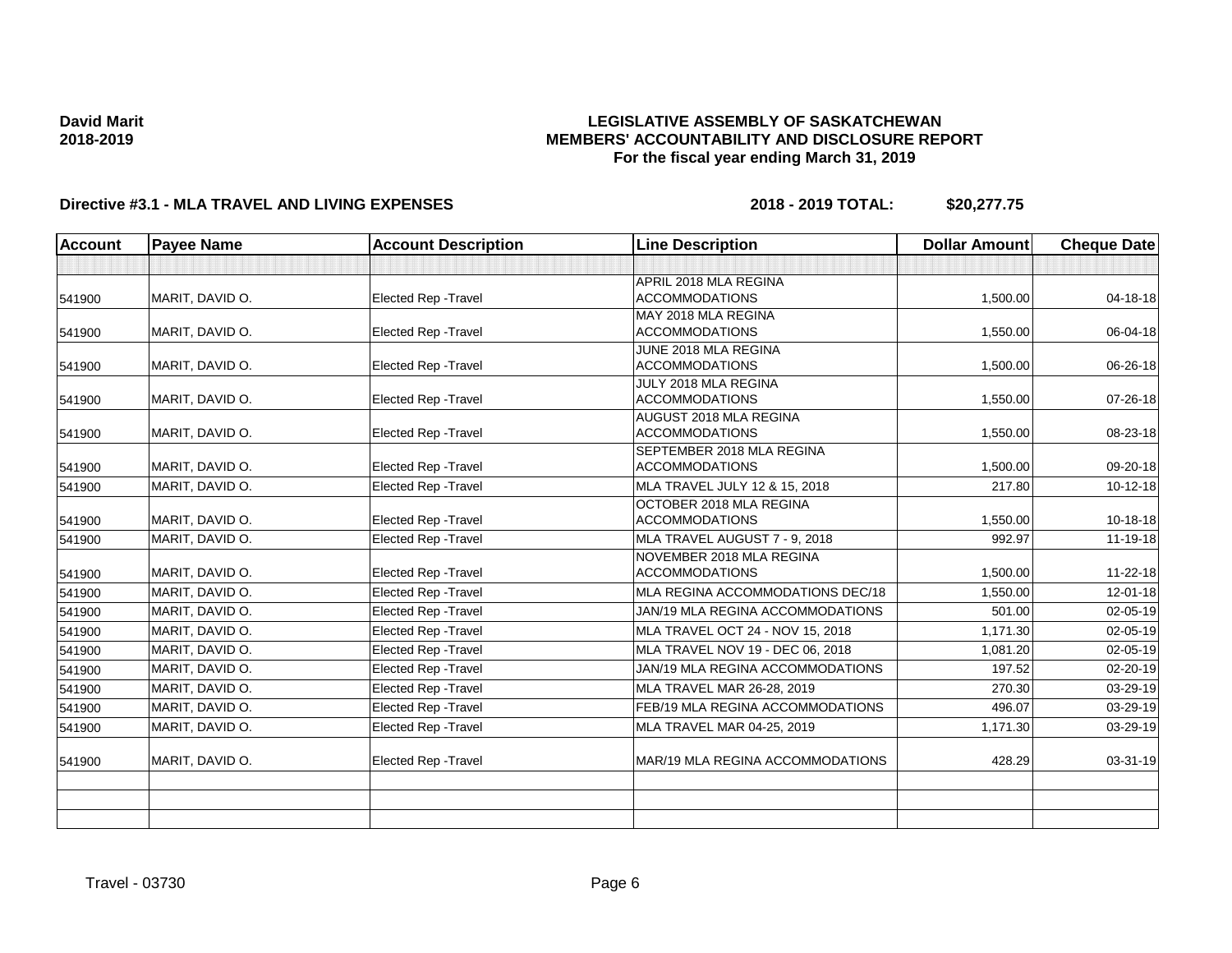## **LEGISLATIVE ASSEMBLY OF SASKATCHEWAN MEMBERS' ACCOUNTABILITY AND DISCLOSURE REPORT For the fiscal year ending March 31, 2019**

| <b>Account</b> | Payee Name | <b>Account Description</b> | Line Description | <b>Dollar Amount</b> | <b>Cheque Date</b> |
|----------------|------------|----------------------------|------------------|----------------------|--------------------|
|                |            |                            |                  |                      |                    |
|                |            |                            |                  |                      |                    |
|                |            |                            |                  |                      |                    |
|                |            |                            |                  |                      |                    |
|                |            |                            |                  |                      |                    |
|                |            |                            |                  |                      |                    |
|                |            |                            |                  |                      |                    |
|                |            |                            |                  |                      |                    |
|                |            |                            |                  |                      |                    |
|                |            |                            |                  |                      |                    |
|                |            |                            |                  |                      |                    |
|                |            |                            |                  |                      |                    |
|                |            |                            |                  |                      |                    |
|                |            |                            |                  |                      |                    |
|                |            |                            |                  |                      |                    |
|                |            |                            |                  |                      |                    |
|                |            |                            |                  |                      |                    |
|                |            |                            |                  |                      |                    |
|                |            |                            |                  |                      |                    |
|                |            |                            |                  |                      |                    |
|                |            |                            |                  |                      |                    |
|                |            |                            |                  |                      |                    |
|                |            |                            |                  |                      |                    |
|                |            |                            |                  |                      |                    |
|                |            |                            |                  |                      |                    |
|                |            |                            |                  |                      |                    |
|                |            |                            |                  |                      |                    |
|                |            |                            |                  |                      |                    |
|                |            |                            |                  |                      |                    |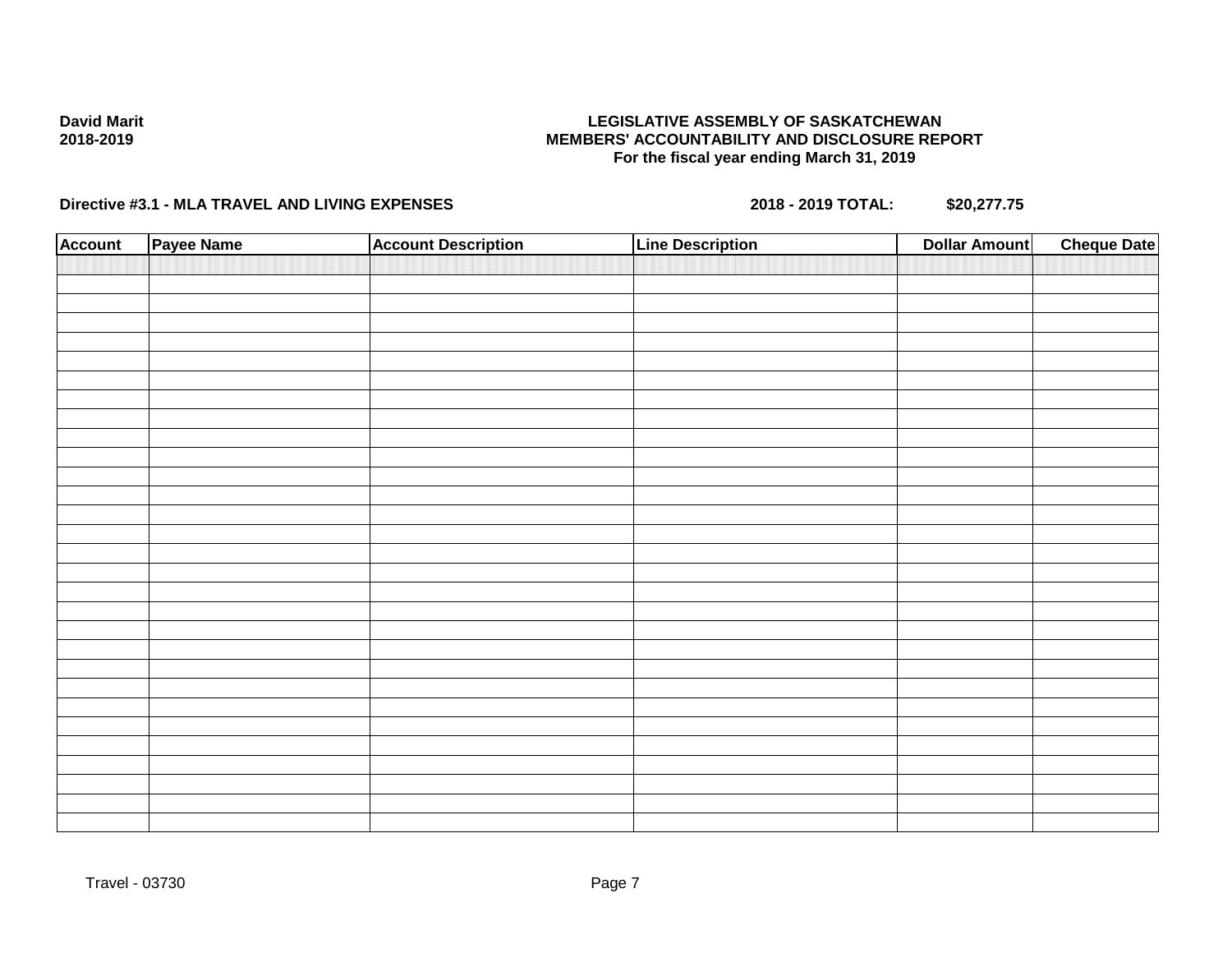## **LEGISLATIVE ASSEMBLY OF SASKATCHEWAN MEMBERS' ACCOUNTABILITY AND DISCLOSURE REPORT For the fiscal year ending March 31, 2019**

| <b>Account</b> | Payee Name | <b>Account Description</b> | <b>Line Description</b> | <b>Dollar Amount</b> | <b>Cheque Date</b> |
|----------------|------------|----------------------------|-------------------------|----------------------|--------------------|
|                |            |                            |                         |                      |                    |
|                |            |                            |                         |                      |                    |
|                |            |                            |                         |                      |                    |
|                |            |                            |                         |                      |                    |
|                |            |                            |                         |                      |                    |
|                |            |                            |                         |                      |                    |
|                |            |                            |                         |                      |                    |
|                |            |                            |                         |                      |                    |
|                |            |                            |                         |                      |                    |
|                |            |                            |                         |                      |                    |
|                |            |                            |                         |                      |                    |
|                |            |                            |                         |                      |                    |
|                |            |                            |                         |                      |                    |
|                |            |                            |                         |                      |                    |
|                |            |                            |                         |                      |                    |
|                |            |                            |                         |                      |                    |
|                |            |                            |                         |                      |                    |
|                |            |                            |                         |                      |                    |
|                |            |                            |                         |                      |                    |
|                |            |                            |                         |                      |                    |
|                |            |                            |                         |                      |                    |
|                |            |                            |                         |                      |                    |
|                |            |                            |                         |                      |                    |
|                |            |                            |                         |                      |                    |
|                |            |                            |                         |                      |                    |
|                |            |                            |                         |                      |                    |
|                |            |                            |                         |                      |                    |
|                |            |                            |                         |                      |                    |
|                |            |                            |                         |                      |                    |
|                |            |                            |                         |                      |                    |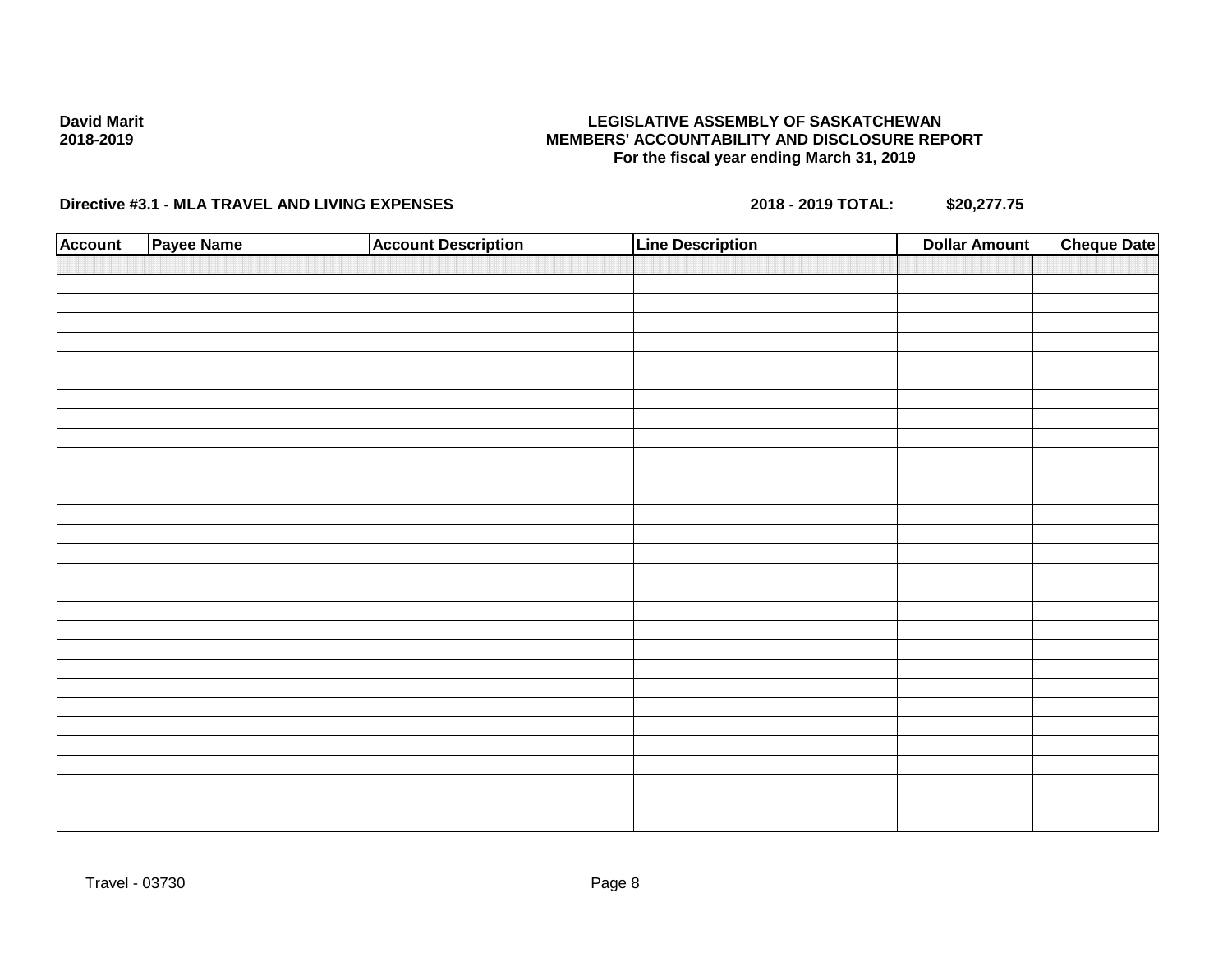## **LEGISLATIVE ASSEMBLY OF SASKATCHEWAN MEMBERS' ACCOUNTABILITY AND DISCLOSURE REPORT For the fiscal year ending March 31, 2019**

| <b>Account</b> | Payee Name | <b>Account Description</b> | Line Description | <b>Dollar Amount</b> | <b>Cheque Date</b> |
|----------------|------------|----------------------------|------------------|----------------------|--------------------|
|                |            |                            |                  |                      |                    |
|                |            |                            |                  |                      |                    |
|                |            |                            |                  |                      |                    |
|                |            |                            |                  |                      |                    |
|                |            |                            |                  |                      |                    |
|                |            |                            |                  |                      |                    |
|                |            |                            |                  |                      |                    |
|                |            |                            |                  |                      |                    |
|                |            |                            |                  |                      |                    |
|                |            |                            |                  |                      |                    |
|                |            |                            |                  |                      |                    |
|                |            |                            |                  |                      |                    |
|                |            |                            |                  |                      |                    |
|                |            |                            |                  |                      |                    |
|                |            |                            |                  |                      |                    |
|                |            |                            |                  |                      |                    |
|                |            |                            |                  |                      |                    |
|                |            |                            |                  |                      |                    |
|                |            |                            |                  |                      |                    |
|                |            |                            |                  |                      |                    |
|                |            |                            |                  |                      |                    |
|                |            |                            |                  |                      |                    |
|                |            |                            |                  |                      |                    |
|                |            |                            |                  |                      |                    |
|                |            |                            |                  |                      |                    |
|                |            |                            |                  |                      |                    |
|                |            |                            |                  |                      |                    |
|                |            |                            |                  |                      |                    |
|                |            |                            |                  |                      |                    |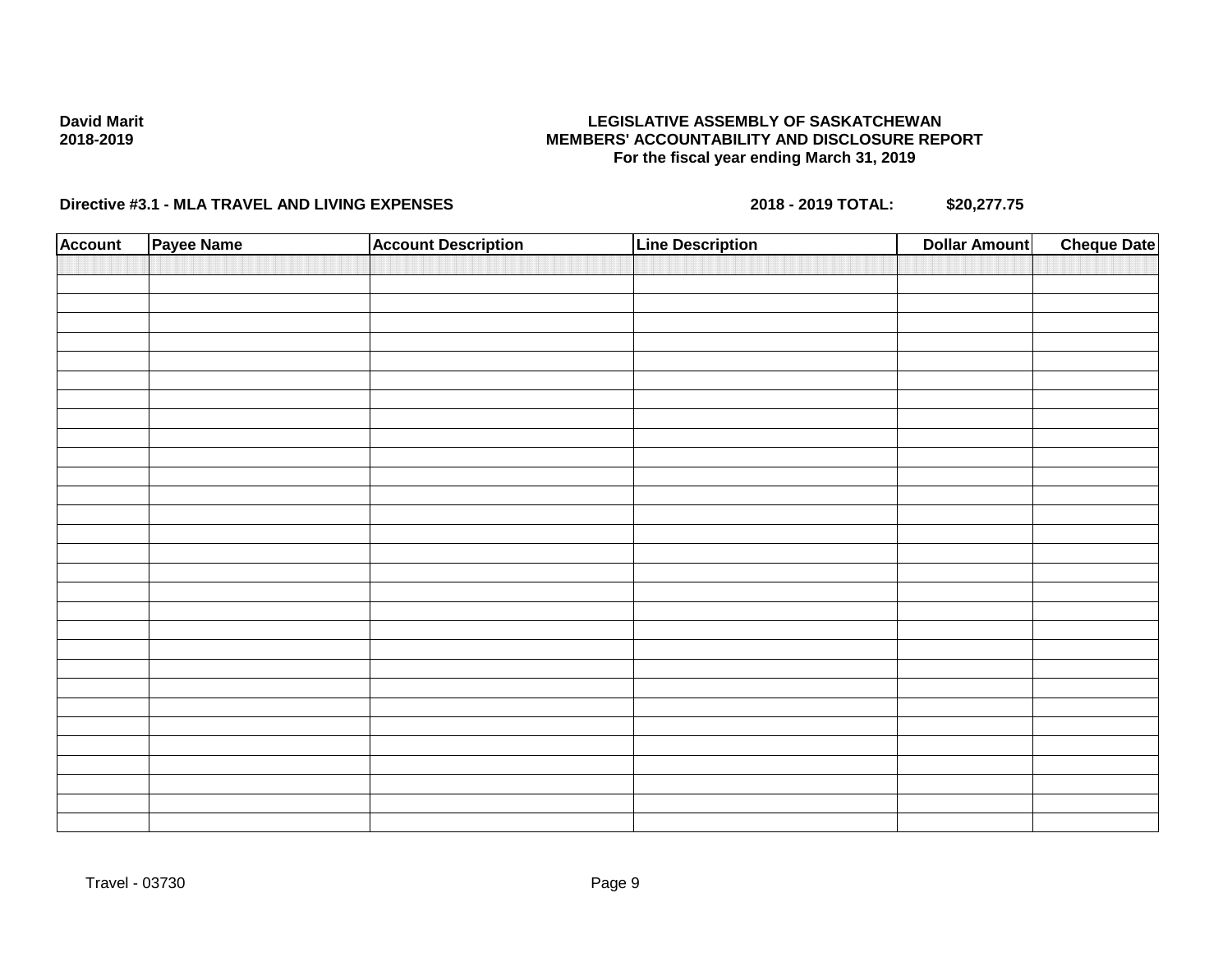## **LEGISLATIVE ASSEMBLY OF SASKATCHEWAN MEMBERS' ACCOUNTABILITY AND DISCLOSURE REPORT For the fiscal year ending March 31, 2019**

| <b>Account</b> | Payee Name | <b>Account Description</b> | <b>Line Description</b> | <b>Dollar Amount</b> | <b>Cheque Date</b> |
|----------------|------------|----------------------------|-------------------------|----------------------|--------------------|
|                |            |                            |                         |                      |                    |
|                |            |                            |                         |                      |                    |
|                |            |                            |                         |                      |                    |
|                |            |                            |                         |                      |                    |
|                |            |                            |                         |                      |                    |
|                |            |                            |                         |                      |                    |
|                |            |                            |                         |                      |                    |
|                |            |                            |                         |                      |                    |
|                |            |                            |                         |                      |                    |
|                |            |                            |                         |                      |                    |
|                |            |                            |                         |                      |                    |
|                |            |                            |                         |                      |                    |
|                |            |                            |                         |                      |                    |
|                |            |                            |                         |                      |                    |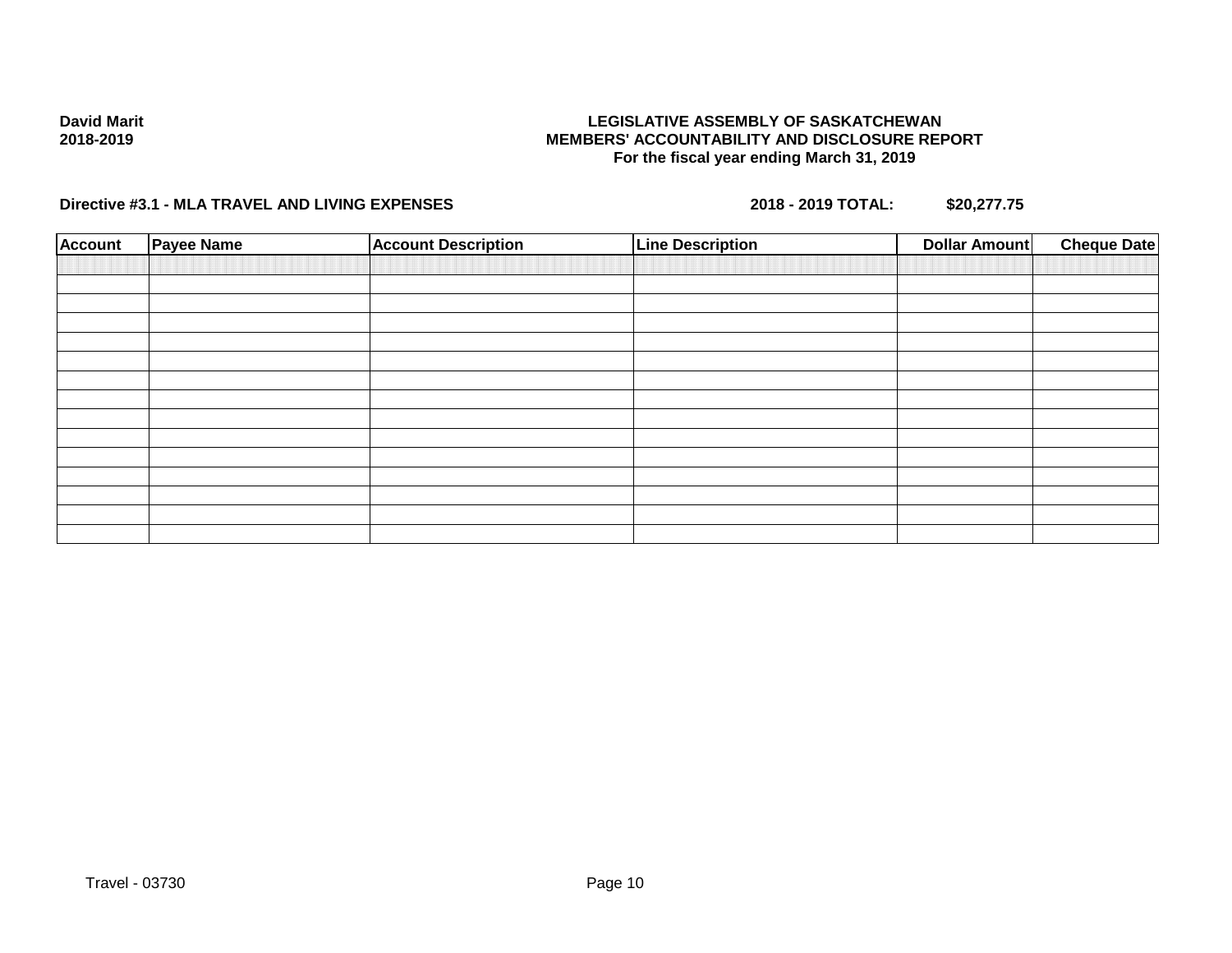## **LEGISLATIVE ASSEMBLY OF SASKATCHEWAN MEMBERS' ACCOUNTABILITY AND DISCLOSURE REPORT For the fiscal year ending March 31, 2019**

| <b>Account</b> | <b>Payee Name</b>                    | <b>Account Description</b>                | <b>Line Description</b>            | <b>Dollar Amount</b> | <b>Cheque Date</b> |
|----------------|--------------------------------------|-------------------------------------------|------------------------------------|----------------------|--------------------|
|                |                                      |                                           |                                    |                      |                    |
|                | CANALTA REAL ESTATE SERVICES         |                                           |                                    |                      |                    |
| 522000         | LTD.                                 | Rent of Ground, Buildings and Other Space | APRIL 2018 MLA OFFICE RENT         | 600.00               | $04 - 01 - 18$     |
|                | CANALTA REAL ESTATE SERVICES         |                                           |                                    |                      |                    |
| 522000         | LTD.                                 | Rent of Ground, Buildings and Other Space | MAY 2018 MLA OFFICE RENT           | 600.00               | 04-16-18           |
|                | CANALTA REAL ESTATE SERVICES         |                                           |                                    |                      |                    |
| 522000         | LTD.                                 | Rent of Ground, Buildings and Other Space | JUNE 2018 MLA OFFICE RENT          | 600.00               | 05-18-18           |
|                | CANALTA REAL ESTATE SERVICES         |                                           |                                    |                      |                    |
| 522000         | LTD.                                 | Rent of Ground, Buildings and Other Space | JULY 2018 MLA OFFICE RENT          | 600.00               | $07 - 01 - 18$     |
|                | CANALTA REAL ESTATE SERVICES         |                                           |                                    |                      |                    |
| 522000         | LTD.                                 | Rent of Ground, Buildings and Other Space | <b>AUGUST 2018 MLA OFFICE RENT</b> | 600.00               | 07-18-18           |
| 522000         | CANALTA REAL ESTATE SERVICES<br>LTD. | Rent of Ground, Buildings and Other Space | SEPTEMBER 2018 MLA OFFICE RENT     | 600.00               | 08-17-18           |
|                | CANALTA REAL ESTATE SERVICES         |                                           |                                    |                      |                    |
| 522000         | LTD.                                 | Rent of Ground, Buildings and Other Space | OCTOBER 2018 MLA OFFICE RENT       | 600.00               | 09-19-18           |
|                | CANALTA REAL ESTATE SERVICES         |                                           |                                    |                      |                    |
| 522000         | LTD.                                 | Rent of Ground, Buildings and Other Space | NOVEMBER 2018 MLA OFFICE RENT      | 600.00               | 10-16-18           |
|                | CANALTA REAL ESTATE SERVICES         |                                           |                                    |                      |                    |
| 522000         | LTD.                                 | Rent of Ground, Buildings and Other Space | DECEMBER 2018 MLA OFFICE RENT      | 600.00               | 11-16-18           |
|                | CANALTA REAL ESTATE SERVICES         |                                           |                                    |                      |                    |
| 522000         | LTD.                                 | Rent of Ground, Buildings and Other Space | JANUARY 2019 MLA OFFICE RENT       | 600.00               | 12-18-18           |
|                | CANALTA REAL ESTATE SERVICES         |                                           |                                    |                      |                    |
| 522000         | LTD.                                 | Rent of Ground, Buildings and Other Space | FEBRUARY 2019 MLA OFFICE RENT      | 600.00               | $01 - 15 - 19$     |
|                | CANALTA REAL ESTATE SERVICES         |                                           |                                    |                      |                    |
| 522000         | LTD.                                 | Rent of Ground, Buildings and Other Space | MAR/19 MLA OFFICE RENT             | 600.00               | $02 - 11 - 19$     |
|                | MINISTER OF FINANCE-MINISTRY         |                                           |                                    |                      |                    |
| 522200         | OF CENTRAL SERVICES                  | Rent of Photocopiers                      | <b>COPIER CHARGES</b>              | 100.00               | $12 - 01 - 18$     |
| 522200         | TOSHIBA OF CANADA LTD.               | Rent of Photocopiers                      | <b>COPIER CHARGES</b>              | 171.63               | $07 - 01 - 18$     |
| 522200         | TOSHIBA OF CANADA LTD.               | Rent of Photocopiers                      | <b>COPIER CHARGES</b>              | 156.18               | 09-01-18           |
| 522200         | TOSHIBA OF CANADA LTD.               | Rent of Photocopiers                      | <b>COPIER CHARGES</b>              | 158.48               | 10-01-18           |
| 522200         | TOSHIBA OF CANADA LTD.               | Rent of Photocopiers                      | <b>COPIER CHARGES</b>              | 149.54               | 10-08-18           |
| 522200         | TOSHIBA OF CANADA LTD.               | Rent of Photocopiers                      | <b>COPIER CHARGES</b>              | 155.70               | 12-01-18           |
| 522200         | TOSHIBA OF CANADA LTD.               | Rent of Photocopiers                      | <b>COPIER CHARGES</b>              | 157.37               | $01 - 01 - 19$     |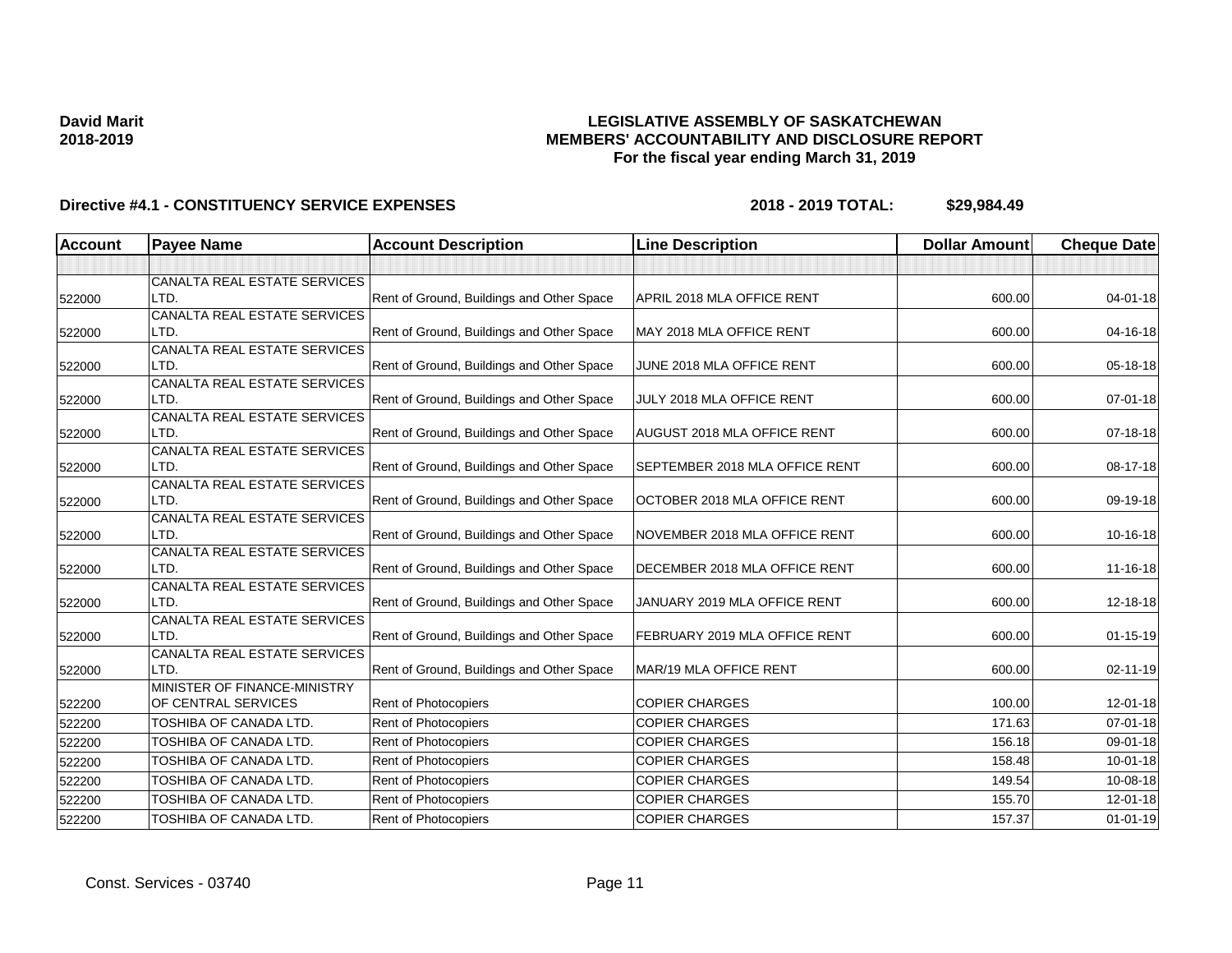## **LEGISLATIVE ASSEMBLY OF SASKATCHEWAN MEMBERS' ACCOUNTABILITY AND DISCLOSURE REPORT For the fiscal year ending March 31, 2019**

| <b>Account</b> | <b>Payee Name</b>                                       | <b>Account Description</b>          | <b>Line Description</b>                  | <b>Dollar Amount</b> | <b>Cheque Date</b> |
|----------------|---------------------------------------------------------|-------------------------------------|------------------------------------------|----------------------|--------------------|
|                |                                                         |                                     |                                          |                      |                    |
| 522200         | TOSHIBA OF CANADA LTD.                                  | Rent of Photocopiers                | <b>COPIER CHARGES</b>                    | 154.29               | $01 - 01 - 19$     |
| 522200         | TOSHIBA OF CANADA LTD.                                  | Rent of Photocopiers                | <b>COPIER CHARGES</b>                    | 160.40               | $01 - 01 - 19$     |
| 522200         | TOSHIBA OF CANADA LTD.                                  | Rent of Photocopiers                | <b>COPIER CHARGES</b>                    | 162.78               | $01 - 01 - 19$     |
| 522200         | TOSHIBA OF CANADA LTD.                                  | Rent of Photocopiers                | <b>COPIER CHARGES</b>                    | 155.95               | $01 - 08 - 19$     |
| 522200         | <b>TOSHIBA OF CANADA LTD.</b>                           | Rent of Photocopiers                | <b>COPIER CHARGES</b>                    | 153.45               | 03-01-19           |
| 522200         | TOSHIBA OF CANADA LTD.                                  | Rent of Photocopiers                | <b>COPIER CHARGES</b>                    | 159.39               | 03-01-19           |
| 522200         | TOSHIBA OF CANADA LTD.                                  | Rent of Photocopiers                | <b>COPIER CHARGES</b>                    | 163.95               | 03-08-19           |
| 522500         | <b>CO-OPERATORS GENERAL</b><br><b>INSURANCE COMPANY</b> | <b>Insurance Premiums</b>           | DAVID MARIT MLA INSURANCE POLICY<br>2018 | 874.50               | 06-07-18           |
| 522600         | ASSINIBOIA, TOWN OF                                     | Utilities - Water and Sewer         | 16/MARCH/2016 - 15/APRIL/2018            | 48.74                | $05 - 01 - 18$     |
| 522600         | ASSINIBOIA, TOWN OF                                     | Utilities - Water and Sewer         | <b>JULY 16 - AUGUST 15, 2018</b>         | 48.74                | 09-01-18           |
| 522600         | ASSINIBOIA, TOWN OF                                     | Utilities - Water and Sewer         | AUGUST 16 - SEPTEMBER 15, 2018           | 52.71                | $10 - 01 - 18$     |
| 522600         | ASSINIBOIA, TOWN OF                                     | Utilities - Water and Sewer         | 16-SEPT-2018 - 15-OCT-2018               | 53.68                | 10-22-18           |
| 522700         | ASSINIBOIA, TOWN OF                                     | Utilities - Electricity and Nat Gas | APRIL 16 - MAY 15, 2018                  | 48.74                | 06-01-18           |
| 522700         | ASSINIBOIA, TOWN OF                                     | Utilities - Electricity and Nat Gas | MAY 16 - JUNE 15, 2018                   | 52.71                | $07 - 01 - 18$     |
| 522700         | ASSINIBOIA, TOWN OF                                     | Utilities - Electricity and Nat Gas | JUNE 16 - JULY 15, 2018                  | 68.59                | 07-23-18           |
| 522700         | ASSINIBOIA, TOWN OF                                     | Utilities - Electricity and Nat Gas | 015120030 NOVEMBER 20, 2018              | 36.85                | $12 - 01 - 18$     |
| 522700         | ASSINIBOIA, TOWN OF                                     | Utilities - Electricity and Nat Gas | 015120030 DECEMBER 6, 2018               | 40.80                | 12-06-18           |
| 522700         | ASSINIBOIA, TOWN OF                                     | Utilities - Electricity and Nat Gas | UTILITIES NOV 16 - DEC 15, 2018          | 48.72                | $01 - 01 - 19$     |
| 522700         | ASSINIBOIA, TOWN OF                                     | Utilities - Electricity and Nat Gas | 015120030 JANUARY 21, 2019               | 52.77                | $01 - 21 - 19$     |
| 522700         | ASSINIBOIA, TOWN OF                                     | Utilities - Electricity and Nat Gas | 015120030 FEBRUARY 21, 2019              | 44.85                | 03-01-19           |
| 522700         | ASSINIBOIA, TOWN OF                                     | Utilities - Electricity and Nat Gas | 015120030 MARCH 20, 2019                 | 44.79                | 03-20-19           |
| 522700         | SASKENERGY INCORPORATED                                 | Utilities - Electricity and Nat Gas | 25206527720 APRIL 9, 2018                | 152.44               | 05-01-18           |
| 522700         | SASKENERGY INCORPORATED                                 | Utilities - Electricity and Nat Gas | 25206527720 MAY 7, 2018                  | 109.31               | 06-01-18           |
| 522700         | SASKENERGY INCORPORATED                                 | Utilities - Electricity and Nat Gas | 25206527720 JUNE 7, 2018                 | 52.41                | 06-04-18           |
| 522700         | SASKENERGY INCORPORATED                                 | Utilities - Electricity and Nat Gas | 25206527720 JULY 9, 2018                 | 45.82                | 07-09-18           |
| 522700         | SASKENERGY INCORPORATED                                 | Utilities - Electricity and Nat Gas | 25206527720 AUGUST 8, 2018               | 45.22                | 08-08-18           |
| 522700         | SASKENERGY INCORPORATED                                 | Utilities - Electricity and Nat Gas | 25206527720 SEPTEMBER 7, 2018            | 46.42                | $10 - 01 - 18$     |
| 522700         | SASKENERGY INCORPORATED                                 | Utilities - Electricity and Nat Gas | 25206527720 OCTOBER 5, 2018              | 66.78                | 10-05-18           |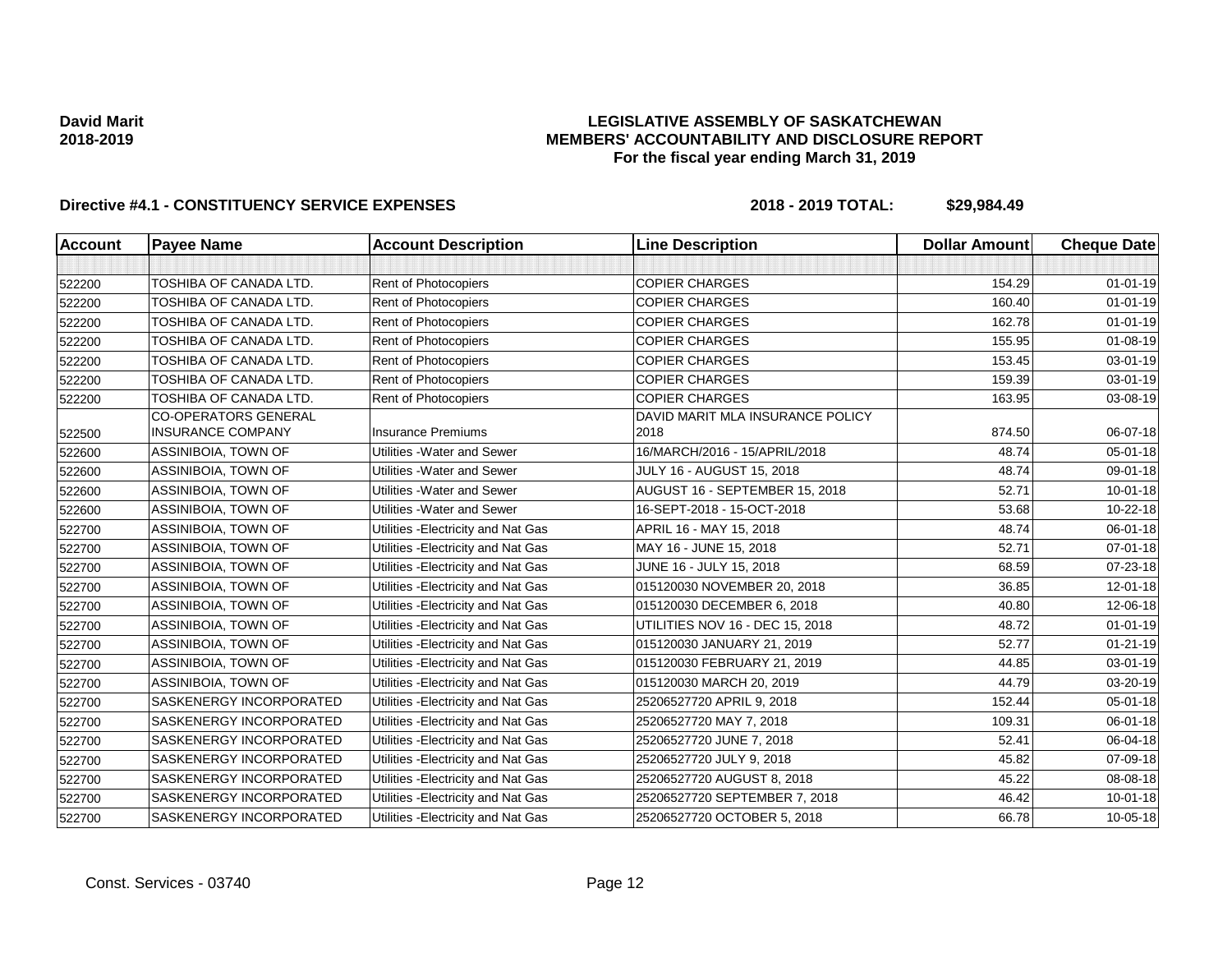## **LEGISLATIVE ASSEMBLY OF SASKATCHEWAN MEMBERS' ACCOUNTABILITY AND DISCLOSURE REPORT For the fiscal year ending March 31, 2019**

| <b>Account</b> | <b>Payee Name</b>                                  | <b>Account Description</b>           | <b>Line Description</b>                                     | <b>Dollar Amount</b> | <b>Cheque Date</b> |
|----------------|----------------------------------------------------|--------------------------------------|-------------------------------------------------------------|----------------------|--------------------|
|                |                                                    |                                      |                                                             |                      |                    |
| 522700         | SASKENERGY INCORPORATED                            | Utilities - Electricity and Nat Gas  | 25206527720 NOVEMBER 7, 2018                                | 92.15                | 11-07-18           |
| 522700         | SASKENERGY INCORPORATED                            | Utilities - Electricity and Nat Gas  | 25206527720 DECEMBER 7, 2018                                | 153.68               | 12-07-18           |
| 522700         | <b>SASKENERGY INCORPORATED</b>                     | Utilities - Electricity and Nat Gas  | 25206527720 JANUARY 8, 2019                                 | 143.10               | 01-08-19           |
| 522700         | <b>SASKENERGY INCORPORATED</b>                     | Utilities - Electricity and Nat Gas  | 25206527720 FEBRUARY 07, 2019                               | 157.40               | 02-07-19           |
| 522700         | SASKENERGY INCORPORATED                            | Utilities - Electricity and Nat Gas  | 25206527720 MARCH 07, 2019                                  | 175.92               | 03-07-19           |
| 522700         | <b>SASKPOWER CORPORATION</b>                       | Utilities - Electricity and Nat Gas  | 510004232557 APRIL 9, 2018                                  | 127.61               | 05-01-18           |
| 522700         | <b>SASKPOWER CORPORATION</b>                       | Utilities - Electricity and Nat Gas  | 510004232557 MAY 7, 2018                                    | 99.63                | 06-01-18           |
| 522700         | SASKPOWER CORPORATION                              | Utilities - Electricity and Nat Gas  | 510004232557 JUNE 7, 2018                                   | 130.95               | 06-07-18           |
| 522700         | SASKPOWER CORPORATION                              | Utilities - Electricity and Nat Gas  | 510004232557 JULY 9, 2018                                   | 120.32               | 07-09-18           |
| 522700         | SASKPOWER CORPORATION                              | Utilities - Electricity and Nat Gas  | 510004232557 AUGUST 8, 2018                                 | 224.37               | 08-08-18           |
| 522700         | SASKPOWER CORPORATION                              | Utilities - Electricity and Nat Gas  | 510004232557 SEP/18                                         | 148.16               | $10 - 01 - 18$     |
| 522700         | <b>SASKPOWER CORPORATION</b>                       | Utilities - Electricity and Nat Gas  | 51000432557 OCT/18                                          | 120.46               | 10-05-18           |
| 522700         | SASKPOWER CORPORATION                              | Utilities - Electricity and Nat Gas  | 510004232557 NOVEMBER 7, 2018                               | 163.37               | 11-07-18           |
| 522700         | SASKPOWER CORPORATION                              | Utilities - Electricity and Nat Gas  | 510004232557 DECEMBER 7, 2018                               | 120.78               | 12-07-18           |
| 522700         | <b>SASKPOWER CORPORATION</b>                       | Utilities - Electricity and Nat Gas  | 510004232557 JANUARY 8, 2019                                | 120.78               | 01-08-19           |
| 522700         | SASKPOWER CORPORATION                              | Utilities - Electricity and Nat Gas  | 510004232557 FEBRUARY 07, 2019                              | 55.19                | 02-07-19           |
| 522700         | SASKPOWER CORPORATION                              | Utilities - Electricity and Nat Gas  | 510004232557 MARCH 07, 2019                                 | 133.25               | 03-07-19           |
| 524000         | <b>MORHART PLUMBING AND</b><br><b>HEATING INC.</b> | Repairs                              | <b>BUILDING REPAIR</b>                                      | 116.55               | $03 - 01 - 19$     |
| 525000         | KUFFNER, SANDRA                                    | Postal, Courier, Freight and Related | <b>POSTAGE</b>                                              | 185.65               | 04-12-18           |
| 525000         | YORGA, WENDIE L                                    | Postal, Courier, Freight and Related | <b>POSTAGE</b>                                              | 89.25                | 12-12-18           |
| 528000         | <b>EAGLE COMPUTER SERVICES</b>                     | <b>Support Services</b>              | <b>TECHNICAL SERVICE</b>                                    | 238.10               | 07-16-18           |
| 528000         | <b>EAGLE COMPUTER SERVICES</b>                     | <b>Support Services</b>              | <b>TECHNICAL SERVICES</b>                                   | 235.80               | $10 - 01 - 18$     |
| 529000         | <b>R &amp; B CHEVRIER ENTERPRISES</b>              | <b>General Contractual Services</b>  | <b>LATCH INSTALLATION</b>                                   | 26.50                | 10-29-18           |
| 530300         | MARU GROUP CANADA INC.                             | Primary Research/Focus group         | AD HOC CONSULTING - BRAND<br><b>HEALTH/TRACKING U&amp;A</b> | 632.98               | 08-01-18           |
| 530300         | <b>MARU GROUP CANADA INC.</b>                      | Primary Research/Focus group         | AD HOC CONSULTING-BRAND<br>HEALTH/TRACKING/U&A              | 632.98               | $10 - 01 - 18$     |
| 530300         | <b>MARU GROUP CANADA INC.</b>                      | Primary Research/Focus group         | GROUP AD HOC CONSULTING                                     | 632.98               | $11-01-18$         |
| 530300         | MARU GROUP CANADA INC.                             | Primary Research/Focus group         | GROUP AD AD CONSULTING                                      | 632.98               | 12-01-18           |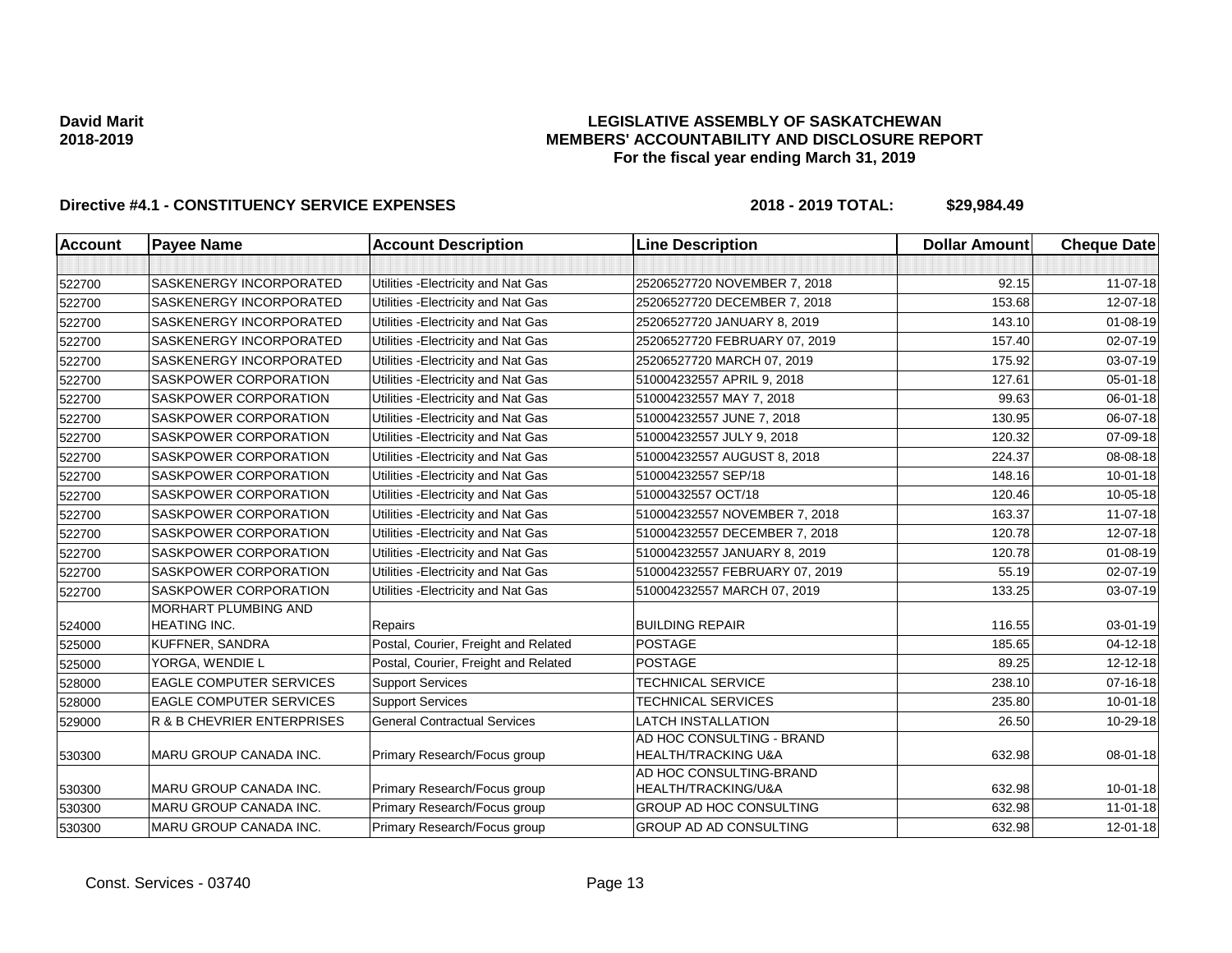## **LEGISLATIVE ASSEMBLY OF SASKATCHEWAN MEMBERS' ACCOUNTABILITY AND DISCLOSURE REPORT For the fiscal year ending March 31, 2019**

| <b>Account</b> | <b>Payee Name</b>           | <b>Account Description</b> | <b>Line Description</b> | <b>Dollar Amount</b> | <b>Cheque Date</b> |
|----------------|-----------------------------|----------------------------|-------------------------|----------------------|--------------------|
|                |                             |                            |                         |                      |                    |
| 530500         | 101142236 SASKATCHEWAN LTD. | Media Placement            | <b>ADVERTISING</b>      | 174.00               | 04-01-18           |
| 530500         | 101142236 SASKATCHEWAN LTD. | Media Placement            | <b>ADVERTISING</b>      | 174.00               | 04-01-18           |
| 530500         | 101142236 SASKATCHEWAN LTD. | Media Placement            | <b>ADVERTISING</b>      | 25.00                | $04 - 01 - 18$     |
| 530500         | 101142236 SASKATCHEWAN LTD. | Media Placement            | <b>ADVERTISING</b>      | 25.00                | 04-01-18           |
| 530500         | 101142236 SASKATCHEWAN LTD. | Media Placement            | <b>ADVERTISING</b>      | 174.00               | 06-01-18           |
| 530500         | 101142236 SASKATCHEWAN LTD. | Media Placement            | <b>ADVERTISING</b>      | 25.00                | 06-01-18           |
| 530500         | 101142236 SASKATCHEWAN LTD. | Media Placement            | <b>ADVERTISING</b>      | 25.00                | $07 - 01 - 18$     |
| 530500         | 101142236 SASKATCHEWAN LTD. | Media Placement            | <b>ADVERTISING</b>      | 159.00               | 07-01-18           |
| 530500         | 101142236 SASKATCHEWAN LTD. | Media Placement            | <b>ADVERTISING</b>      | 300.00               | 07-01-18           |
| 530500         | 101142236 SASKATCHEWAN LTD. | Media Placement            | <b>ADVERTISING</b>      | 174.00               | 09-01-18           |
| 530500         | 101142236 SASKATCHEWAN LTD. | <b>Media Placement</b>     | <b>ADVERTISING</b>      | 25.00                | $10 - 01 - 18$     |
| 530500         | 101142236 SASKATCHEWAN LTD. | Media Placement            | <b>ADVERTISING</b>      | 174.00               | $10 - 01 - 18$     |
| 530500         | 101142236 SASKATCHEWAN LTD. | Media Placement            | <b>ADVERTISING</b>      | 25.00                | 10-01-18           |
| 530500         | 101142236 SASKATCHEWAN LTD. | Media Placement            | <b>ADVERTISING</b>      | 174.00               | 10-29-18           |
| 530500         | 101142236 SASKATCHEWAN LTD. | Media Placement            | <b>ADVERTISING</b>      | 25.00                | 12-01-18           |
| 530500         | 101142236 SASKATCHEWAN LTD. | Media Placement            | ADVERTISING             | 25.00                | $01-01-19$         |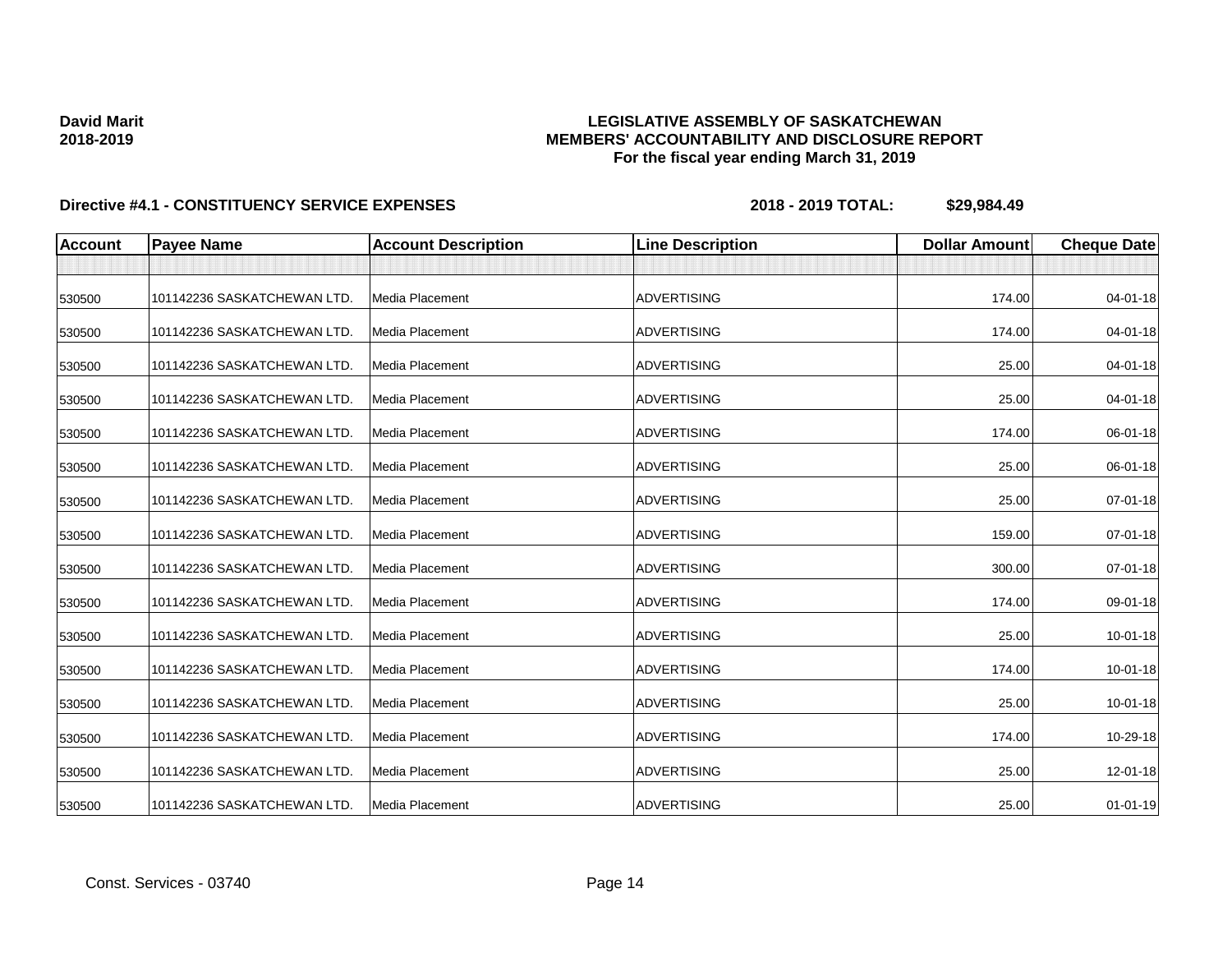## **LEGISLATIVE ASSEMBLY OF SASKATCHEWAN MEMBERS' ACCOUNTABILITY AND DISCLOSURE REPORT For the fiscal year ending March 31, 2019**

| <b>Account</b> | <b>Payee Name</b>                                  | <b>Account Description</b>         | <b>Line Description</b>         | <b>Dollar Amount</b> | <b>Cheque Date</b> |
|----------------|----------------------------------------------------|------------------------------------|---------------------------------|----------------------|--------------------|
|                |                                                    |                                    |                                 |                      |                    |
| 530500         | 101142236 SASKATCHEWAN LTD.                        | Media Placement                    | <b>ADVERTISING</b>              | 315.00               | $01 - 01 - 19$     |
| 530500         | ADCANADA MEDIA INC.                                | Media Placement                    | <b>ADVERTISING</b>              | 364.71               | 03-28-19           |
| 530500         | <b>CREATIVE FIRE</b>                               | Media Placement                    | <b>ADVERTISING</b>              | 1,061.20             | 08-17-18           |
| 530500         | <b>CREATIVE FIRE</b>                               | Media Placement                    | <b>ADVERTISING</b>              | 2,316.03             | $12 - 01 - 18$     |
| 530500         | <b>CREATIVE FIRE</b>                               | Media Placement                    | <b>ADVERTISING</b>              | 1,462.68             | 03-26-19           |
| 530500         | <b>GRAVELBOURG TRIBUNE</b>                         | Media Placement                    | <b>ADVERTISING</b>              | 180.00               | $07 - 01 - 18$     |
| 530500         | <b>GRAVELBOURG TRIBUNE</b>                         | Media Placement                    | <b>ADVERTISING</b>              | 206.40               | $01 - 01 - 19$     |
| 530500         | <b>GRAVELBOURG TRIBUNE</b>                         | Media Placement                    | <b>ADVERTISING</b>              | 249.76               | 03-25-19           |
| 530500         | <b>MEDICINE HAT NEWS</b>                           | Media Placement                    | <b>ADVERTISING</b>              | 39.00                | 10-01-18           |
| 530500         | <b>MEDICINE HAT NEWS</b>                           | Media Placement                    | <b>ADVERTISING</b>              | 301.00               | $10 - 01 - 18$     |
| 530500         | <b>MEDICINE HAT NEWS</b>                           | Media Placement                    | <b>ADVERTISING</b>              | 300.00               | 12-01-18           |
| 530500         | <b>MEDICINE HAT NEWS</b>                           | Media Placement                    | <b>ADVERTISING</b>              | 310.00               | 03-01-19           |
| 530500         | <b>PNG PRAIRIE NEWSPAPER GROUP Media Placement</b> |                                    | <b>ADVERTISING</b>              | 120.00               | $04 - 01 - 18$     |
| 530500         | <b>PNG PRAIRIE NEWSPAPER GROUP Media Placement</b> |                                    | <b>ADVERTISING</b>              | 250.00               | 07-01-18           |
| 530500         | <b>PNG PRAIRIE NEWSPAPER GROUP Media Placement</b> |                                    | <b>ADVERTISING</b>              | 120.00               | 08-01-18           |
| 530500         | <b>PNG PRAIRIE NEWSPAPER GROUP Media Placement</b> |                                    | <b>ADVERTISING</b>              | 35.00                | $10 - 01 - 18$     |
| 530500         | PNG PRAIRIE NEWSPAPER GROUP Media Placement        |                                    | <b>ADVERTISING</b>              | 240.00               | $10-10-18$         |
| 530500         | <b>PNG PRAIRIE NEWSPAPER GROUP Media Placement</b> |                                    | <b>ADVERTISING</b>              | 75.00                | 11-07-18           |
| 530500         | <b>PNG PRAIRIE NEWSPAPER GROUP Media Placement</b> |                                    | <b>ADVERTISING</b>              | 150.00               | 12-01-18           |
| 530500         | <b>PNG PRAIRIE NEWSPAPER GROUP Media Placement</b> |                                    | <b>ADVERTISING</b>              | 157.50               | $01 - 01 - 19$     |
| 530500         | THE HERALD                                         | Media Placement                    | <b>ADVERTISING</b>              | 45.00                | $01 - 01 - 19$     |
| 530900         | KUFFNER, SANDRA                                    | <b>Promotional Items</b>           | <b>WREATH</b>                   | 35.00                | $11-01-18$         |
| 530900         | <b>TREASURE HOUSE IMPORTS LTD.</b>                 | <b>Promotional Items</b>           | <b>PROVINCIAL PINS</b>          | 555.00               | 09-21-18           |
| 542000         | KUFFNER, SANDRA                                    | Travel                             | C.A. TRAVEL APRIL 10, 2018      | 186.60               | $04 - 10 - 18$     |
| 542000         | KUFFNER, SANDRA                                    | Travel                             | C.A. TRAVEL SEPTEMBER 11, 2108  | 186.66               | $10 - 01 - 18$     |
| 555000         | HARVEY'S HOME CENTRE                               | <b>Other Material and Supplies</b> | VACUUM/OFFICE SUPPLIES - NO GST | 3.70                 | 06-01-18           |
| 555000         | HARVEY'S HOME CENTRE                               | Other Material and Supplies        | OFFICE SUPPLIES                 | 36.02                | 02-04-19           |
| 555000         | HARVEY'S HOME CENTRE                               | <b>Other Material and Supplies</b> | OFFICE SUPPLIES                 | 53.18                | $03 - 01 - 19$     |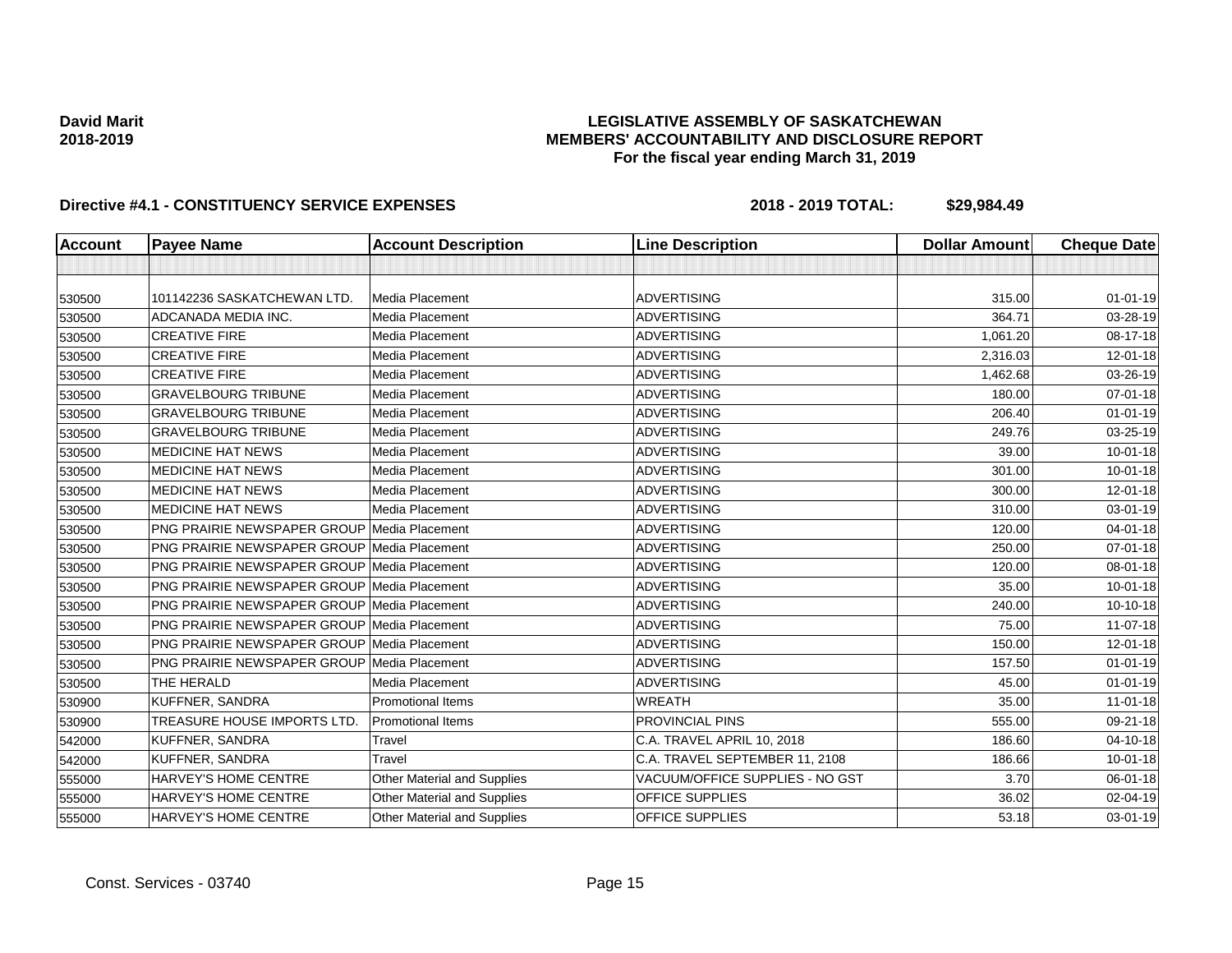## **LEGISLATIVE ASSEMBLY OF SASKATCHEWAN MEMBERS' ACCOUNTABILITY AND DISCLOSURE REPORT For the fiscal year ending March 31, 2019**

| <b>Account</b> | <b>Payee Name</b>             | <b>Account Description</b>           | <b>Line Description</b>         | <b>Dollar Amount</b> | <b>Cheque Date</b> |
|----------------|-------------------------------|--------------------------------------|---------------------------------|----------------------|--------------------|
|                |                               |                                      |                                 |                      |                    |
| 555000         | R & B CHEVRIER ENTERPRISES    | Other Material and Supplies          | <b>LATCH INSTALLATION</b>       | 17.97                | 10-29-18           |
| 555000         | <b>STAPLES BUSINESS DEPOT</b> | Other Material and Supplies          | 6424200 MISC & OFFICE SUPPLIES  | 61.44                | 07-01-18           |
| 555000         | <b>STAPLES BUSINESS DEPOT</b> | Other Material and Supplies          | 105504 MISC & OFFICE SUPPLIES   | 77.54                | 10-03-18           |
| 555000         | <b>STAPLES BUSINESS DEPOT</b> | Other Material and Supplies          | 105504 OFFICE SUPPLIES          | 97.60                | 12-12-18           |
| 555000         | <b>STAPLES BUSINESS DEPOT</b> | Other Material and Supplies          | OFFICE SUPPLIES                 | 97.60                | $01 - 01 - 19$     |
| 555000         | <b>STAPLES BUSINESS DEPOT</b> | Other Material and Supplies          | 105504 OFFICE SUPPLIES          | 128.27               | 03-01-19           |
| 555000         | STAPLES BUSINESS DEPOT        | Other Material and Supplies          | 105504 OFFICE SUPPLIES          | 8.89                 | 03-01-19           |
| 555000         | <b>STAPLES BUSINESS DEPOT</b> | Other Material and Supplies          | 105504 OFFICE SUPPLIES          | 26.46                | 03-08-19           |
| 555000         | <b>STAPLES BUSINESS DEPOT</b> | Other Material and Supplies          | 105504 OFFICE SUPPLIES          | 184.23               | 03-08-19           |
| 565200         | HARVEY'S HOME CENTRE          | Office Furniture and Equipment - Exp | VACUUM/OFFICE SUPPLIES - NO GST | 423.99               | 06-01-18           |
| 565200         | HARVEY'S HOME CENTRE          | Office Furniture and Equipment - Exp | CURIO CABINET - NO GST          | 527.88               | 07-01-18           |
| 565200         | HARVEY'S HOME CENTRE          | Office Furniture and Equipment - Exp | <b>SHELVING</b>                 | 169.59               | 11-16-18           |
|                |                               |                                      |                                 |                      |                    |
|                |                               |                                      |                                 |                      |                    |
|                |                               |                                      |                                 |                      |                    |
|                |                               |                                      |                                 |                      |                    |
|                |                               |                                      |                                 |                      |                    |
|                |                               |                                      |                                 |                      |                    |
|                |                               |                                      |                                 |                      |                    |
|                |                               |                                      |                                 |                      |                    |
|                |                               |                                      |                                 |                      |                    |
|                |                               |                                      |                                 |                      |                    |
|                |                               |                                      |                                 |                      |                    |
|                |                               |                                      |                                 |                      |                    |
|                |                               |                                      |                                 |                      |                    |
|                |                               |                                      |                                 |                      |                    |
|                |                               |                                      |                                 |                      |                    |
|                |                               |                                      |                                 |                      |                    |
|                |                               |                                      |                                 |                      |                    |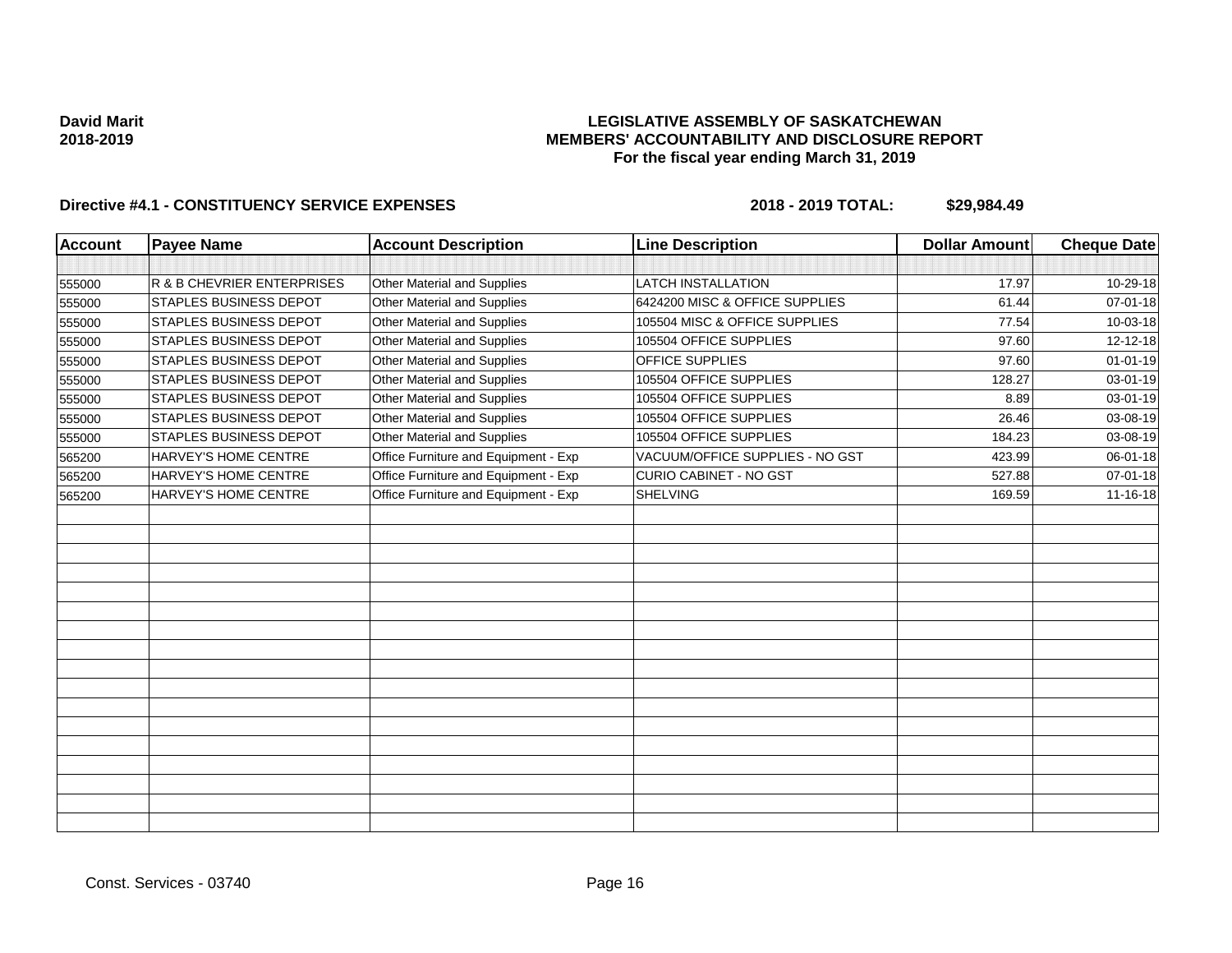## **LEGISLATIVE ASSEMBLY OF SASKATCHEWAN MEMBERS' ACCOUNTABILITY AND DISCLOSURE REPORT For the fiscal year ending March 31, 2019**

| <b>Account</b> | Payee Name | <b>Account Description</b> | <b>Line Description</b> | <b>Cheque Date</b><br><b>Dollar Amount</b> |
|----------------|------------|----------------------------|-------------------------|--------------------------------------------|
|                |            |                            |                         |                                            |
|                |            |                            |                         |                                            |
|                |            |                            |                         |                                            |
|                |            |                            |                         |                                            |
|                |            |                            |                         |                                            |
|                |            |                            |                         |                                            |
|                |            |                            |                         |                                            |
|                |            |                            |                         |                                            |
|                |            |                            |                         |                                            |
|                |            |                            |                         |                                            |
|                |            |                            |                         |                                            |
|                |            |                            |                         |                                            |
|                |            |                            |                         |                                            |
|                |            |                            |                         |                                            |
|                |            |                            |                         |                                            |
|                |            |                            |                         |                                            |
|                |            |                            |                         |                                            |
|                |            |                            |                         |                                            |
|                |            |                            |                         |                                            |
|                |            |                            |                         |                                            |
|                |            |                            |                         |                                            |
|                |            |                            |                         |                                            |
|                |            |                            |                         |                                            |
|                |            |                            |                         |                                            |
|                |            |                            |                         |                                            |
|                |            |                            |                         |                                            |
|                |            |                            |                         |                                            |
|                |            |                            |                         |                                            |
|                |            |                            |                         |                                            |
|                |            |                            |                         |                                            |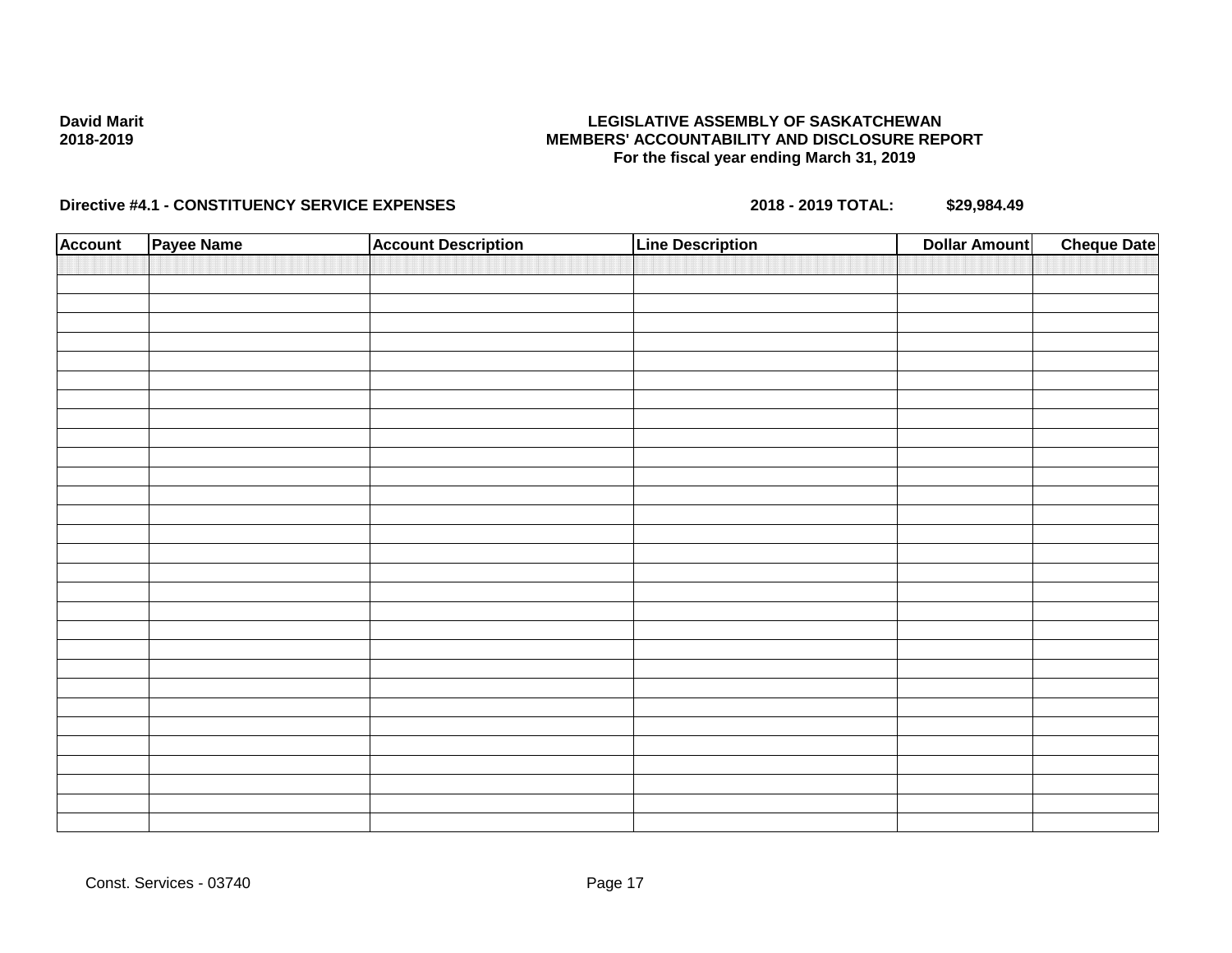## **LEGISLATIVE ASSEMBLY OF SASKATCHEWAN MEMBERS' ACCOUNTABILITY AND DISCLOSURE REPORT For the fiscal year ending March 31, 2019**

| <b>Account</b> | Payee Name | <b>Account Description</b> | <b>Line Description</b> | <b>Dollar Amount</b> | <b>Cheque Date</b> |
|----------------|------------|----------------------------|-------------------------|----------------------|--------------------|
|                |            |                            |                         |                      |                    |
|                |            |                            |                         |                      |                    |
|                |            |                            |                         |                      |                    |
|                |            |                            |                         |                      |                    |
|                |            |                            |                         |                      |                    |
|                |            |                            |                         |                      |                    |
|                |            |                            |                         |                      |                    |
|                |            |                            |                         |                      |                    |
|                |            |                            |                         |                      |                    |
|                |            |                            |                         |                      |                    |
|                |            |                            |                         |                      |                    |
|                |            |                            |                         |                      |                    |
|                |            |                            |                         |                      |                    |
|                |            |                            |                         |                      |                    |
|                |            |                            |                         |                      |                    |
|                |            |                            |                         |                      |                    |
|                |            |                            |                         |                      |                    |
|                |            |                            |                         |                      |                    |
|                |            |                            |                         |                      |                    |
|                |            |                            |                         |                      |                    |
|                |            |                            |                         |                      |                    |
|                |            |                            |                         |                      |                    |
|                |            |                            |                         |                      |                    |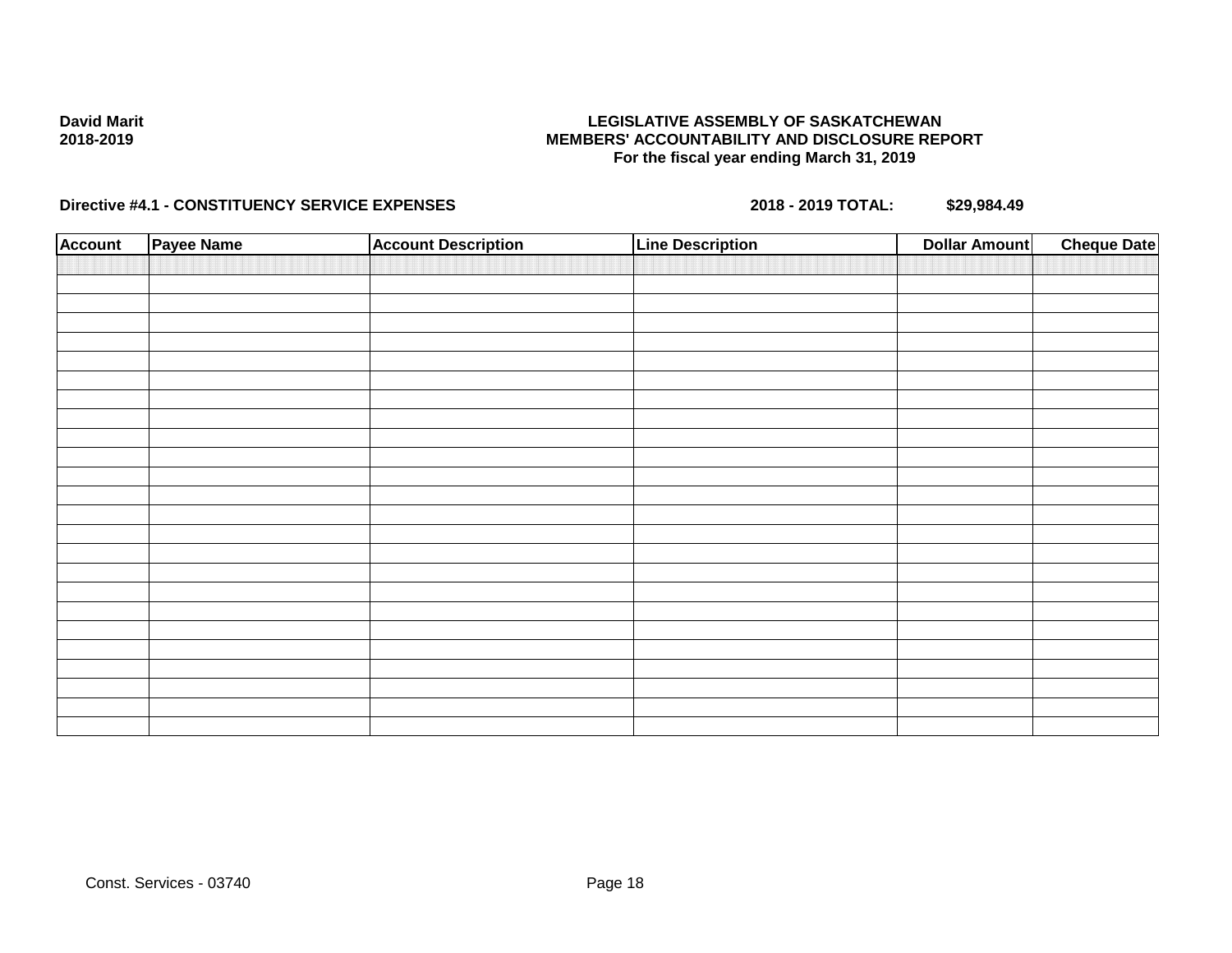## **LEGISLATIVE ASSEMBLY OF SASKATCHEWAN MEMBERS' ACCOUNTABILITY AND DISCLOSURE REPORT For the fiscal year ending March 31, 2019**

| <b>Account</b> | <b>Payee Name</b> | <b>Account Description</b> | <b>Dollar Amount</b> | <b>Cheque Date</b> |
|----------------|-------------------|----------------------------|----------------------|--------------------|
|                |                   |                            |                      |                    |
| 513000         | KUFFNER, SANDRA   | Out-of-Scope Permanent     | 1,750.00             | 04-24-18           |
| 513000         | KUFFNER, SANDRA   | Out-of-Scope Permanent     | 1,750.00             | 05-08-18           |
| 513000         | KUFFNER, SANDRA   | Out-of-Scope Permanent     | 1,750.00             | $05 - 23 - 18$     |
| 513000         | KUFFNER, SANDRA   | Out-of-Scope Permanent     | 1,750.00             | 06-05-18           |
| 513000         | KUFFNER, SANDRA   | Out-of-Scope Permanent     | 1,750.00             | 06-13-18           |
| 513000         | KUFFNER, SANDRA   | Out-of-Scope Permanent     | 1,750.00             | 06-27-18           |
| 513000         | KUFFNER, SANDRA   | Out-of-Scope Permanent     | 1,750.00             | $07 - 11 - 18$     |
| 513000         | KUFFNER, SANDRA   | Out-of-Scope Permanent     | 1,750.00             | 07-25-18           |
| 513000         | KUFFNER, SANDRA   | Out-of-Scope Permanent     | 1,750.00             | 08-08-18           |
| 513000         | KUFFNER, SANDRA   | Out-of-Scope Permanent     | 1,750.00             | 08-22-18           |
| 513000         | KUFFNER, SANDRA   | Out-of-Scope Permanent     | 1,750.00             | 09-05-18           |
| 513000         | KUFFNER, SANDRA   | Out-of-Scope Permanent     | 1,750.00             | 09-19-18           |
| 513000         | KUFFNER, SANDRA   | Out-of-Scope Permanent     | 1,750.00             | 10-03-18           |
| 513000         | KUFFNER, SANDRA   | Out-of-Scope Permanent     | 1,750.00             | 10-17-18           |
| 513000         | KUFFNER, SANDRA   | Out-of-Scope Permanent     | 1,750.00             | $11 - 01 - 18$     |
| 513000         | KUFFNER, SANDRA   | Out-of-Scope Permanent     | 1,750.00             | $11 - 14 - 18$     |
| 513000         | KUFFNER, SANDRA   | Out-of-Scope Permanent     | 1,750.00             | 11-28-18           |
| 513000         | KUFFNER, SANDRA   | Out-of-Scope Permanent     | 1,750.00             | $12 - 12 - 18$     |
| 513000         | KUFFNER, SANDRA   | Out-of-Scope Permanent     | 1,750.00             | 12-27-18           |
| 513000         | KUFFNER, SANDRA   | Out-of-Scope Permanent     | 1,750.00             | 01-09-19           |
| 513000         | KUFFNER, SANDRA   | Out-of-Scope Permanent     | 1,750.00             | 01-23-19           |
| 513000         | KUFFNER, SANDRA   | Out-of-Scope Permanent     | 1,750.00             | 02-06-19           |
| 513000         | KUFFNER, SANDRA   | Out-of-Scope Permanent     | 1,750.00             | 02-20-19           |
| 513000         | KUFFNER, SANDRA   | Out-of-Scope Permanent     | 1,750.00             | 03-06-19           |
| 513000         | KUFFNER, SANDRA   | Out-of-Scope Permanent     | 1,725.00             | 03-20-19           |
| 514000         | YORGA, WENDIE L   | Casual/Term                | 235.42               | 04-24-18           |
| 514000         | YORGA, WENDIE L   | Casual/Term                | 235.42               | 06-13-18           |
| 514000         | YORGA, WENDIE L   | Casual/Term                | 235.42               | $07 - 11 - 18$     |
| 514000         | YORGA, WENDIE L   | Casual/Term                | 353.13               | 07-26-18           |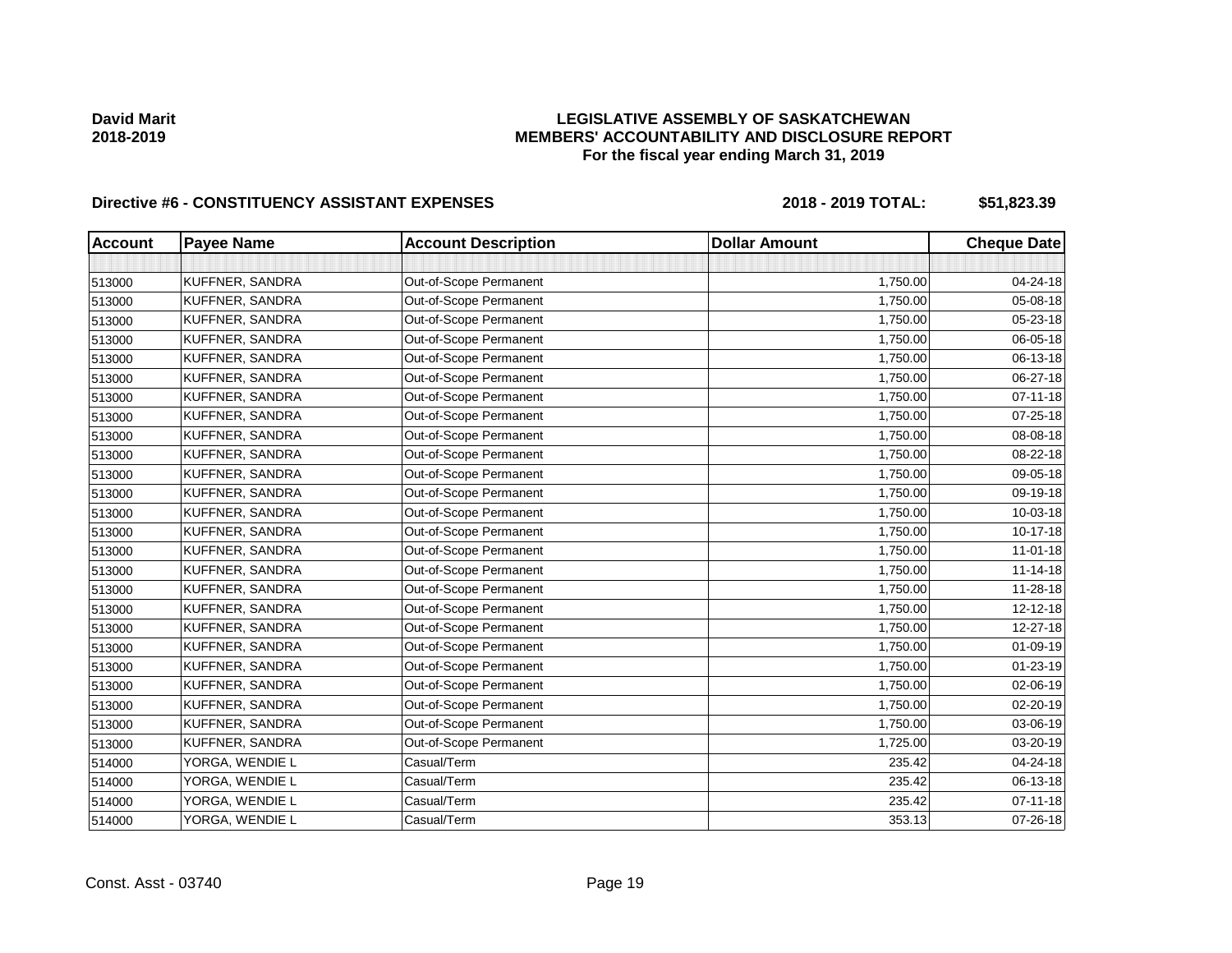## **LEGISLATIVE ASSEMBLY OF SASKATCHEWAN MEMBERS' ACCOUNTABILITY AND DISCLOSURE REPORT For the fiscal year ending March 31, 2019**

| <b>Account</b> | <b>Payee Name</b> | <b>Account Description</b>                    | <b>Dollar Amount</b> | <b>Cheque Date</b> |
|----------------|-------------------|-----------------------------------------------|----------------------|--------------------|
|                |                   |                                               |                      |                    |
| 514000         | YORGA, WENDIE L   | Casual/Term                                   | 117.71               | 08-08-18           |
| 514000         | YORGA, WENDIE L   | Casual/Term                                   | 353.13               | 08-22-18           |
| 514000         | YORGA, WENDIE L   | Casual/Term                                   | 117.71               | 09-05-18           |
| 514000         | YORGA, WENDIE L   | Casual/Term                                   | 117.71               | 10-17-18           |
| 514000         | YORGA, WENDIE L   | Casual/Term                                   | 235.42               | 12-12-18           |
| 514000         | YORGA, WENDIE L   | Casual/Term                                   | 235.42               | 12-27-18           |
| 514000         | YORGA, WENDIE L   | Casual/Term                                   | 235.42               | 01-09-19           |
| 514000         | YORGA, WENDIE L   | Casual/Term                                   | 1,059.38             | $01 - 23 - 19$     |
| 514000         | YORGA, WENDIE L   | Casual/Term                                   | 823.96               | 02-06-19           |
| 514000         | YORGA, WENDIE L   | Casual/Term                                   | 823.96               | 02-20-19           |
| 514000         | YORGA, WENDIE L   | Casual/Term                                   | 941.67               | 03-06-19           |
| 514000         | YORGA, WENDIE L   | Casual/Term                                   | 1,059.38             | 03-20-19           |
| 514000         | YORGA, WENDIE L   | Casual/Term                                   | 1,059.38             | 04-03-19           |
| 519900         | None (Default)    | Change in Y/E Accrued Empl Leave Entitlements | $-1,000.00$          | 04-18-18           |
| 519900         | None (Default)    | Change in Y/E Accrued Empl Leave Entitlements | 858.75               | 04-08-19           |
|                |                   |                                               |                      |                    |
|                |                   |                                               |                      |                    |
|                |                   |                                               |                      |                    |
|                |                   |                                               |                      |                    |
|                |                   |                                               |                      |                    |
|                |                   |                                               |                      |                    |
|                |                   |                                               |                      |                    |
|                |                   |                                               |                      |                    |
|                |                   |                                               |                      |                    |
|                |                   |                                               |                      |                    |
|                |                   |                                               |                      |                    |
|                |                   |                                               |                      |                    |
|                |                   |                                               |                      |                    |
|                |                   |                                               |                      |                    |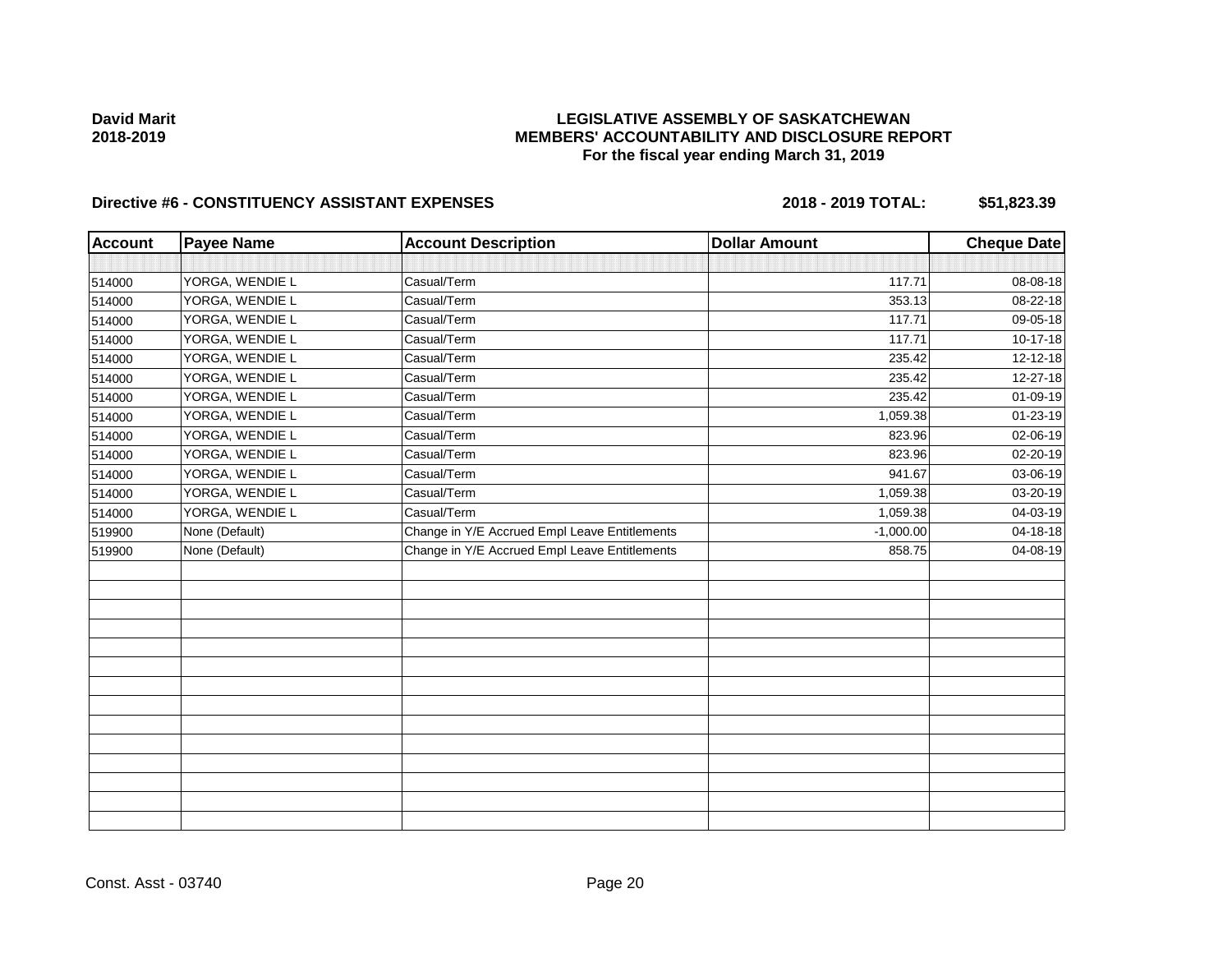## **LEGISLATIVE ASSEMBLY OF SASKATCHEWAN MEMBERS' ACCOUNTABILITY AND DISCLOSURE REPORT For the fiscal year ending March 31, 2019**

| <b>Account</b> | Payee Name | <b>Account Description</b> | <b>Dollar Amount</b> | <b>Cheque Date</b> |
|----------------|------------|----------------------------|----------------------|--------------------|
|                |            |                            |                      |                    |
|                |            |                            |                      |                    |
|                |            |                            |                      |                    |
|                |            |                            |                      |                    |
|                |            |                            |                      |                    |
|                |            |                            |                      |                    |
|                |            |                            |                      |                    |
|                |            |                            |                      |                    |
|                |            |                            |                      |                    |
|                |            |                            |                      |                    |
|                |            |                            |                      |                    |
|                |            |                            |                      |                    |
|                |            |                            |                      |                    |
|                |            |                            |                      |                    |
|                |            |                            |                      |                    |
|                |            |                            |                      |                    |
|                |            |                            |                      |                    |
|                |            |                            |                      |                    |
|                |            |                            |                      |                    |
|                |            |                            |                      |                    |
|                |            |                            |                      |                    |
|                |            |                            |                      |                    |
|                |            |                            |                      |                    |
|                |            |                            |                      |                    |
|                |            |                            |                      |                    |
|                |            |                            |                      |                    |
|                |            |                            |                      |                    |
|                |            |                            |                      |                    |
|                |            |                            |                      |                    |